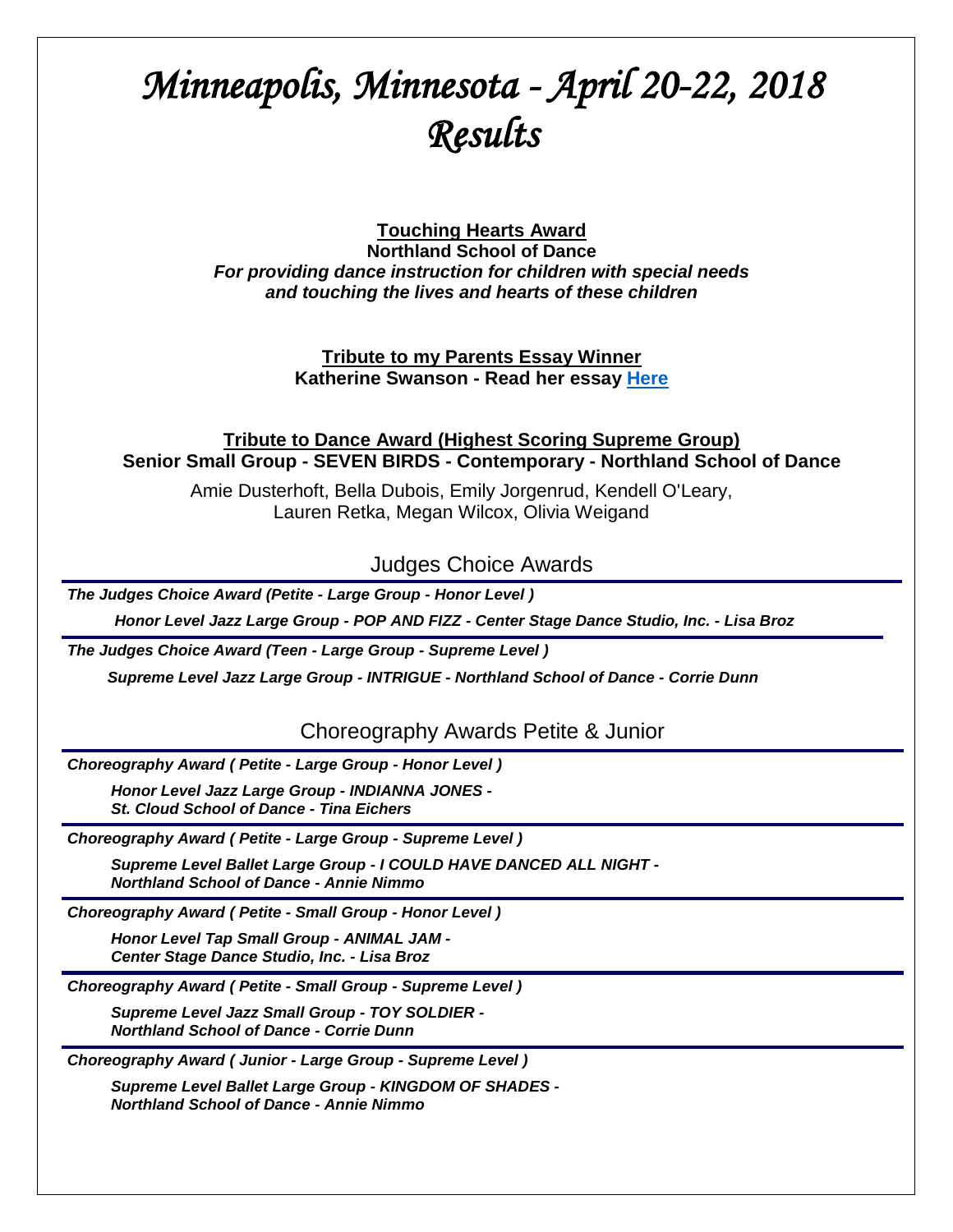*Choreography Award ( Junior - Production - Honor Level )*

*Honor Level Production Production - A DREAM IS A WISH - Center Stage Dance Studio, Inc. - Lisa Broz/ Michelle Wanous*

*Choreography Award ( Junior - Small Group - Honor Level )*

*Honor Level Contemporary Small Group - MEN OF SNOW - Center Stage Dance Studio, Inc. - Lisa Broz/ Michelle Wanous*

*Choreography Award ( Junior - Small Group - Supreme Level )*

*Supreme Level Jazz Small Group - WASH OUT – Short Dance Studios - Jessica Short*

# Choreography Awards Teen & Senior

*Choreography Award ( Teen - Large Group - Supreme Level )*

*Supreme Level Contemporary Large Group - HEAL - St. Cloud School of Dance - Gigi Zirbes*

*Choreography Award ( Teen - Line - Honor Level )*

*Honor Level Hip Hop Line - WHO'S BAD - St. Cloud School of Dance - Tina Eichers*

*Choreography Award ( Teen - Small Group - Honor Level )*

*Honor Level Lyrical Small Group - OVER THE LOVE - Northland School of Dance - Corrie Dunn*

*Choreography Award ( Teen - Small Group - Supreme Level )*

*Supreme Level Contemporary Small Group - ENLIGHTENMENT -*

*St. Cloud School of Dance - Gigi Zirbes*

*Choreography Award ( Senior - Large Group - Honor Level )*

*Honor Level Tap Large Group - FIRE BURNING - To The Pointe Dance Academy - Kris Brockhoff*

*Choreography Award ( Senior - Large Group - Supreme Level )*

*Supreme Level Lyrical Large Group - KNOCKING ON HEAVEN'S DOOR - Center Stage Dance Studio, Inc. - Lisa Broz/ Michelle Wanous*

*Choreography Award ( Senior - Small Group - Honor Level )*

*Honor Level Jazz Small Group - THE BUZZ - The Rhythm Room Dance Center - Sue Aspengren*

*Choreography Award ( Senior - Small Group - Supreme Level )*

*Supreme Level Contemporary Small Group - SEVEN BIRDS - Northland School of Dance - Chaz Buzan*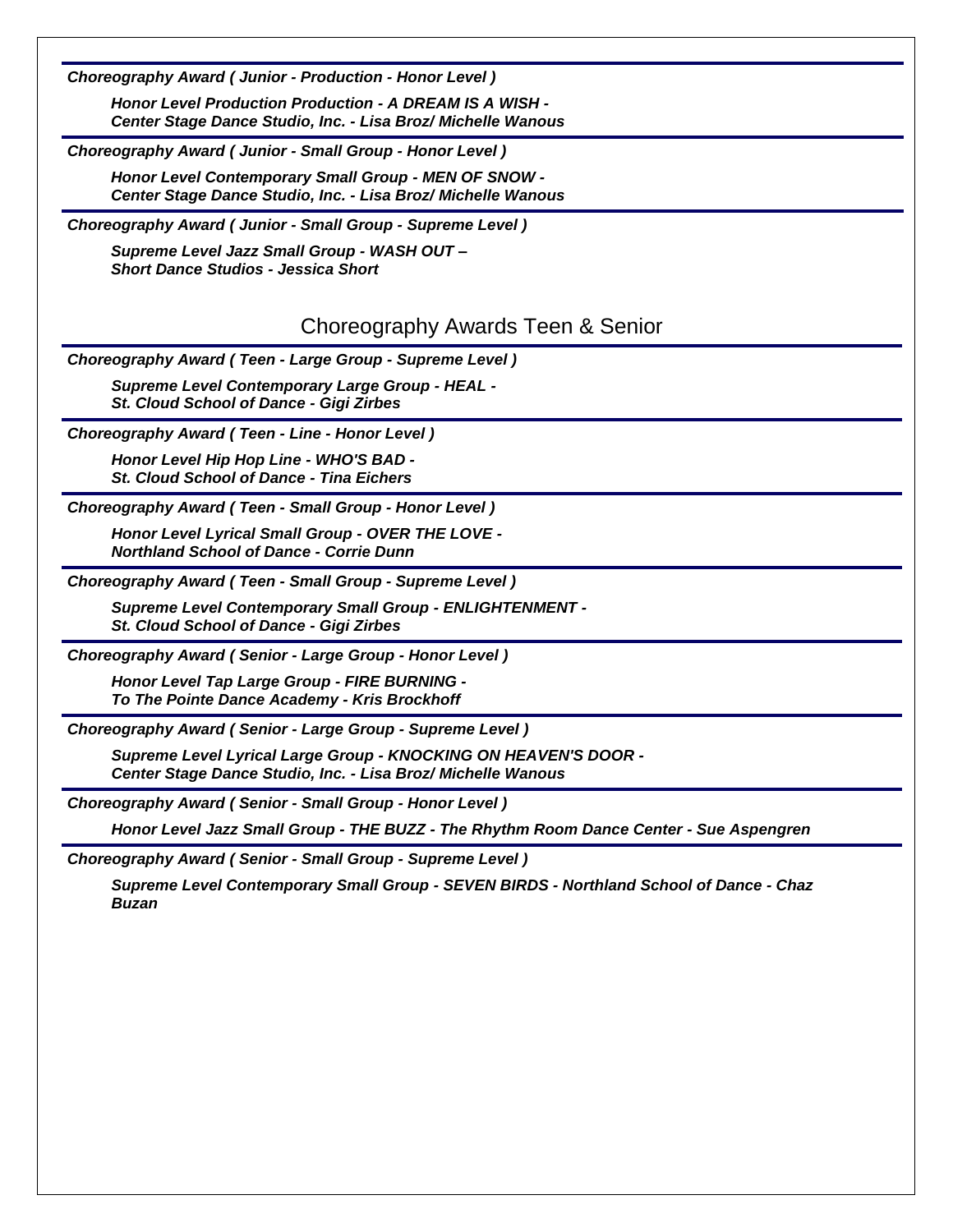# Friday, April 20, 2018

# **Teen Solo Honor Level**

**1st Place - Brianna Anderson - Open - Northland School of Dance 2nd Place - Madeline Evenson - Musical Theater - Northland School of Dance 3rd Place - Georgia Buttenhoff - Open - St. Cloud School of Dance 4th Place - Hayley Mullins - Contemporary - Center Stage Dance Studio, Inc. 5th Place - Carly Bonfe - Musical Theater - Short Dance Studios 6th Place - Carly Anderson - Jazz - Northland School of Dance 7th Place - Tierney Hammer - Contemporary - St. Cloud School of Dance 8th Place - Kayla Kent - Lyrical - St. Cloud School of Dance 9th Place - Kendall Fecher - Musical Theater - The Rhythm Room Dance Center 10th Place - Avah Karki - Lyrical - St. Cloud School of Dance** 

# **Teen Solo Supreme Level**

**1st Place - Faith Cichocki - Open - Northland School of Dance 2nd Place - Julia Solomon - Contemporary - Northland School of Dance 3rd Place - Peyton Anderson - Lyrical - Northland School of Dance 4th Place - Haley Klemesrud - Pointe - Northland School of Dance 5th Place - Kylie Johnson - Jazz - Northland School of Dance 6th Place - Julia O'Connell - Lyrical - Center Stage Dance Studio, Inc. 7th Place - Maggie Fandel - Contemporary - St. Cloud School of Dance 8th Place - Lauren Dinh - Contemporary - Northland School of Dance 9th Place - Joslyn Monthei - Lyrical - The Rhythm Room Dance Center 10th Place - Kayli Ortega - Contemporary - Northland School of Dance**

# **Honor Level Special Awards**

**Miss Tribute 2nd Runner Up (Teen) Georgia Buttenhoff - St. Cloud School of Dance** 

**Miss Tribute 1st Runner Up (Teen)**

**Brianna Anderson - Northland School of Dance**

**Miss Tribute Winner (Teen)**

**Madeline Evenson - Northland School of Dance**

**Costume 2nd Runner Up (Teen)**

**Brielle Kammers - St. Cloud School of Dance** 

**Costume 1st Runner Up (Teen)**

**Hayley Mullins - Center Stage Dance Studio, Inc.**

# **Costume Winner (Teen)**

**Avah Karki - St. Cloud School of Dance**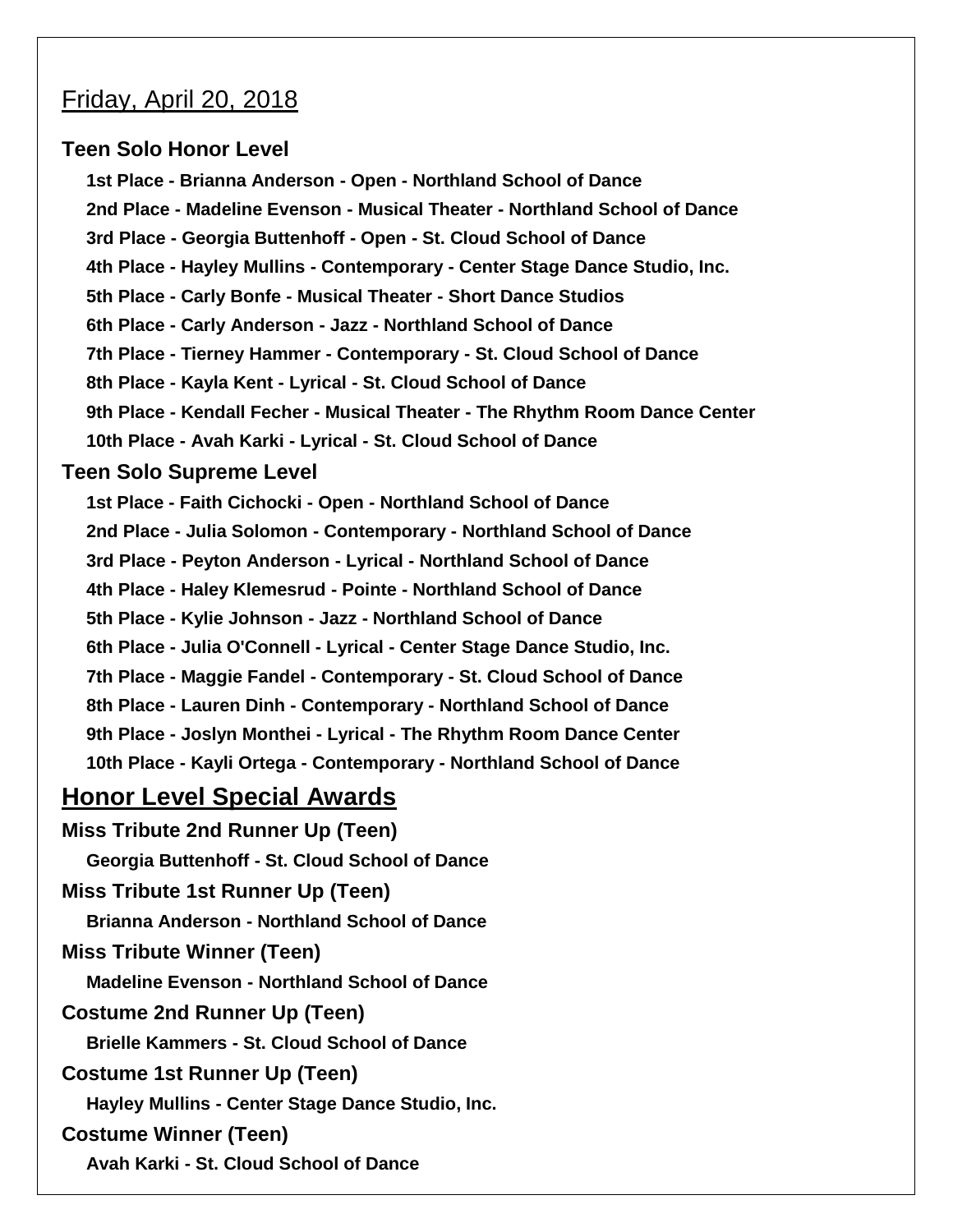# **Supreme Level Special Awards**

**Miss Tribute 2nd Runner Up (Teen) Kate Spence - Metro Dance Center Miss Tribute 1st Runner Up (Teen) Faith Cichocki - Northland School of Dance Miss Tribute Winner (Teen) Joslyn Monthei - The Rhythm Room Dance Center Costume 2nd Runner Up (Teen) Kylie Johnson - Northland School of Dance Costume 1st Runner Up (Teen) Julia O'connell - Center Stage Dance Studio, Inc. Costume Winner (Teen) Kylie Roper - Northland School of Dance Teen Duet/Trios Honor Level 1st Place - FAITH - Tap - St. Cloud School of Dance**  Maia Gosling, Mallory Eckstrand **2nd Place - GOODY GOODY - Tap - Short Dance Studios** Abigail Lauck, Melia Warner **3rd Place - NEVER BE ALONE - Lyrical - The Dance Warehouse** Grace Rydeen, Sophie Mireau **4th Place - SHADOWS - Lyrical - Metro Dance Center** Heather Cannon, Madison Parks **Teen Duet/Trios Supreme Level**

# **1st Place - TIME - Open - Northland School of Dance** Faith Cichocki, Julia Solomon, Lauren Dinh **2nd Place - THE CHAIRMAN'S WALTZ - Pointe - Northland School of Dance** Faith Cichocki, Haley Klemesrud, Kylie Johnson **3rd Place - SURVIVOR - Tap - Metro Dance Center** Katherine Swanson, Kaylin Jacobs, Sydney Rasmussen **4th Place - PLAY THAT SAX - Tap - The Rhythm Room Dance Center** Gretah Johnson, Maddie Van pelt **5th Place - THE TABLE - Open - Short Dance Studios** Jade Janikula, Liliqui Short, Makenna Blietz **6th Place - HUMAN - Open - Northland School of Dance** Addison Sheldon, Ema Cable **7th Place - CLEAN - Lyrical - The Rhythm Room Dance Center**

Gretah Johnson, Joslyn Monthei, Meadow Losee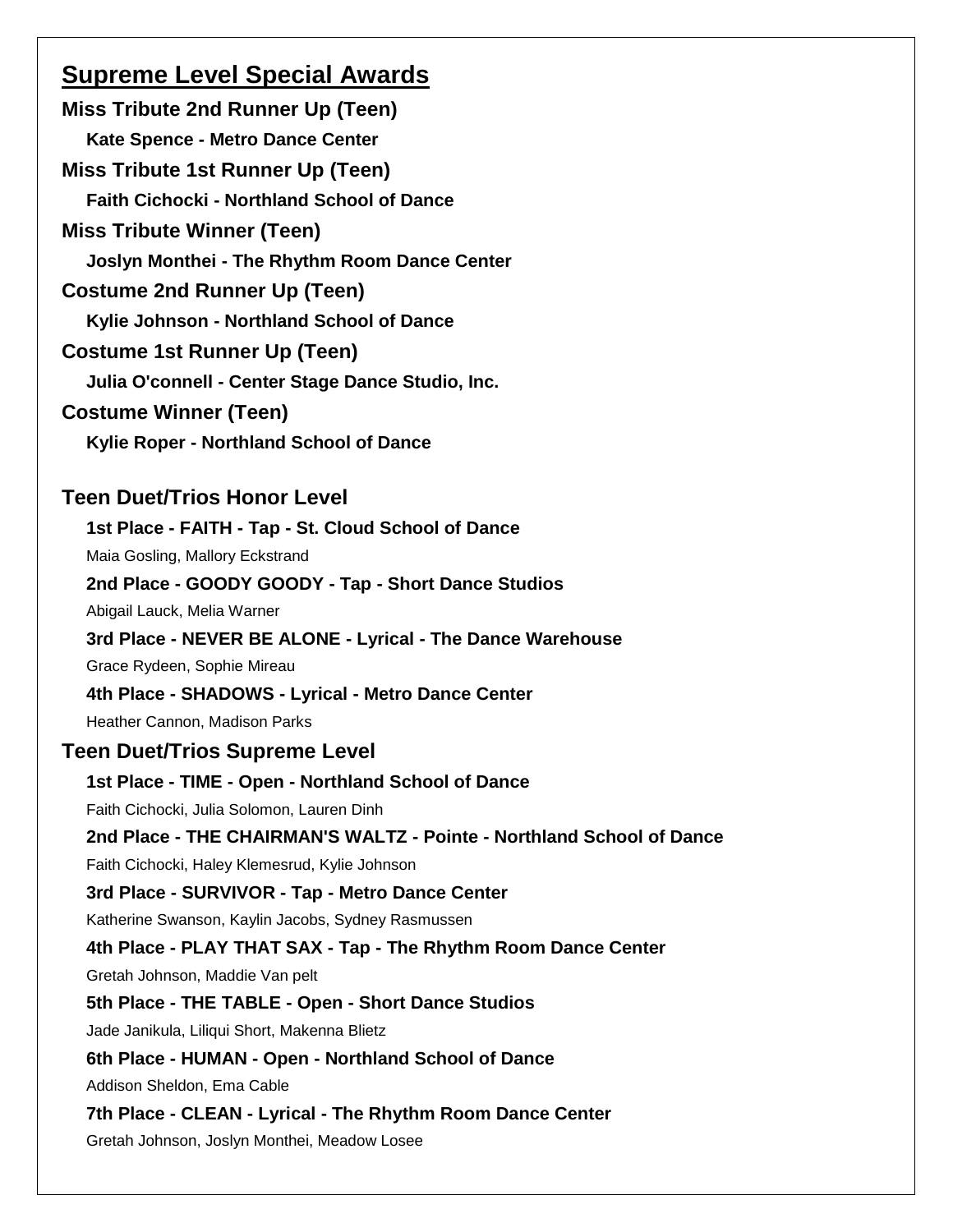#### **8th Place - ROAR - Jazz - The Dance Warehouse**

Adison Standal, Riley Wolf, Sydney Perkins

#### **9th Place - JUNGLE OUT THERE - Hip Hop - Northland School of Dance**

Anika Dittbenner, Kayli Ortega

**10th Place - ODE TO JOY - Ballet - Short Dance Studios** Jade Janikula, Kaitlyn Cudo

### **Senior Duet/Trios Honor Level**

**1st Place - TILL THE CASKET DROPS - Tap - Northland School of Dance** Hannah Enstad, Kaydee Bjork **2nd Place - INSIDE - Contemporary - St. Cloud School of Dance**  Kelly Vait, Nadia Lindholm **3rd Place - GAME OF SURVIVAL - Acro/Gym - To The Pointe Dance Academy**

Avery Prelesnik, Sophie Bowman

# **Senior Duet/Trios Supreme Level**

**1st Place - ONE MORE MOMENT - Lyrical - Northland School of Dance** Megan Wilcox, Raelyn Wilcox **2nd Place - WAVES - Contemporary - The Dance Warehouse** Adelaide Mcginnis, Emmy Mendez, Regan Anderson **3rd Place - AMNESIA - Contemporary - Northland School of Dance** Bella Ford, Sophia Begin **4th Place - HIDE AND SEEK - Open - Metro Dance Center** Brooke Voytilla, Emma Parker, Natalie Wilson **5th Place - WITH MY OWN EYES - Pointe - Northland School of Dance** Bella Ford, Kendell O'leary, Lauren Retka **6th Place - LOYALTY - Hip Hop - The Dance Warehouse** Ali Grobel, Laurel Rau, Lynsey Zuck **7th Place - SHATTER ME - Open - Metro Dance Center**

Emily Trapnell, Marin Weinke

# Saturday, April 21, 2018

# **Petite Solo Honor Level**

**1st Place - Kinley Broz - Jazz - Center Stage Dance Studio, Inc. 2nd Place - Katelyn Edgar - Ballet - Center Stage Dance Studio, Inc. 3rd Place - Sadie Mezyk - Jazz - Center Stage Dance Studio, Inc. 4th Place - Paisley Anderson - Contemporary - St. Cloud School of Dance 5th Place - Paige Wenkus - Ballet - Center Stage Dance Studio, Inc. 6th Place - Payton Schoen - Jazz - St. Cloud School of Dance 7th Place - Morgan Olmscheid - Jazz - St. Cloud School of Dance**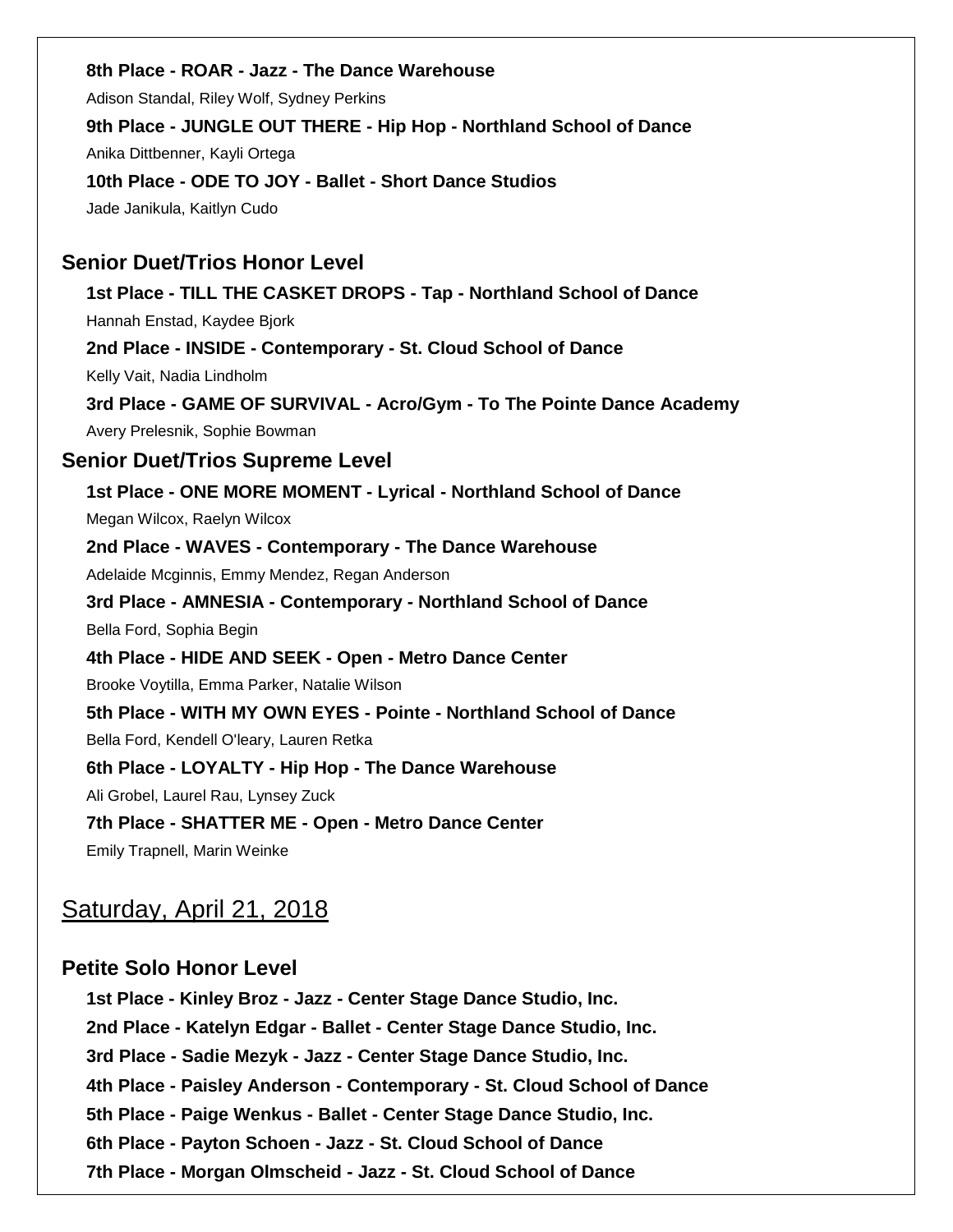**8th Place - Laney Krause - Ballet - Center Stage Dance Studio, Inc. 9th Place - Adalina Gilles - Ballet - Northland School of Dance 10th Place - Lucy Twohy - Musical Theater - Metro Dance Center Petite Solo Supreme Level 1st Place - Lucy Dunn - Contemporary - Northland School of Dance 2nd Place - Kylie Griffiths - Jazz - Northland School of Dance 3rd Place - Kaylee Peasha - Jazz - Northland School of Dance Honor Level Special Awards Miss Tribute 2nd Runner Up (Petite) Morgan Olmscheid - St. Cloud School of Dance Miss Tribute 1st Runner Up (Petite) Kinley Broz - Center Stage Dance Studio, Inc. Miss Tribute Winner (Petite) Katelyn Edgar - Center Stage Dance Studio, Inc. Costume 2nd Runner Up (Petite) Kinley Broz - Center Stage Dance Studio, Inc. Costume 1st Runner Up (Petite) Paige Wenkus - Center Stage Dance Studio, Inc. Costume Winner (Petite) Adalina Gilles - Northland School of Dance Supreme Level Special Awards Miss Tribute 2nd Runner Up (Petite) Kaylee Peasha - Northland School of Dance Miss Tribute 1st Runner Up (Petite) Lucy Dunn - Northland School of Dance Miss Tribute Winner (Petite) Kylie Griffiths - Northland School of Dance Costume 2nd Runner Up (Petite) Kaylee Peasha - Northland School of Dance Costume 1st Runner Up (Petite) Kylie Griffiths - Northland School of Dance Costume Winner (Petite) Lucy Dunn - Northland School of Dance Petite Duet/Trios Honor Level**

**1st Place - I LOVE ME - Tap - St. Cloud School of Dance**  Nathan Boesen, Vivienne Ritter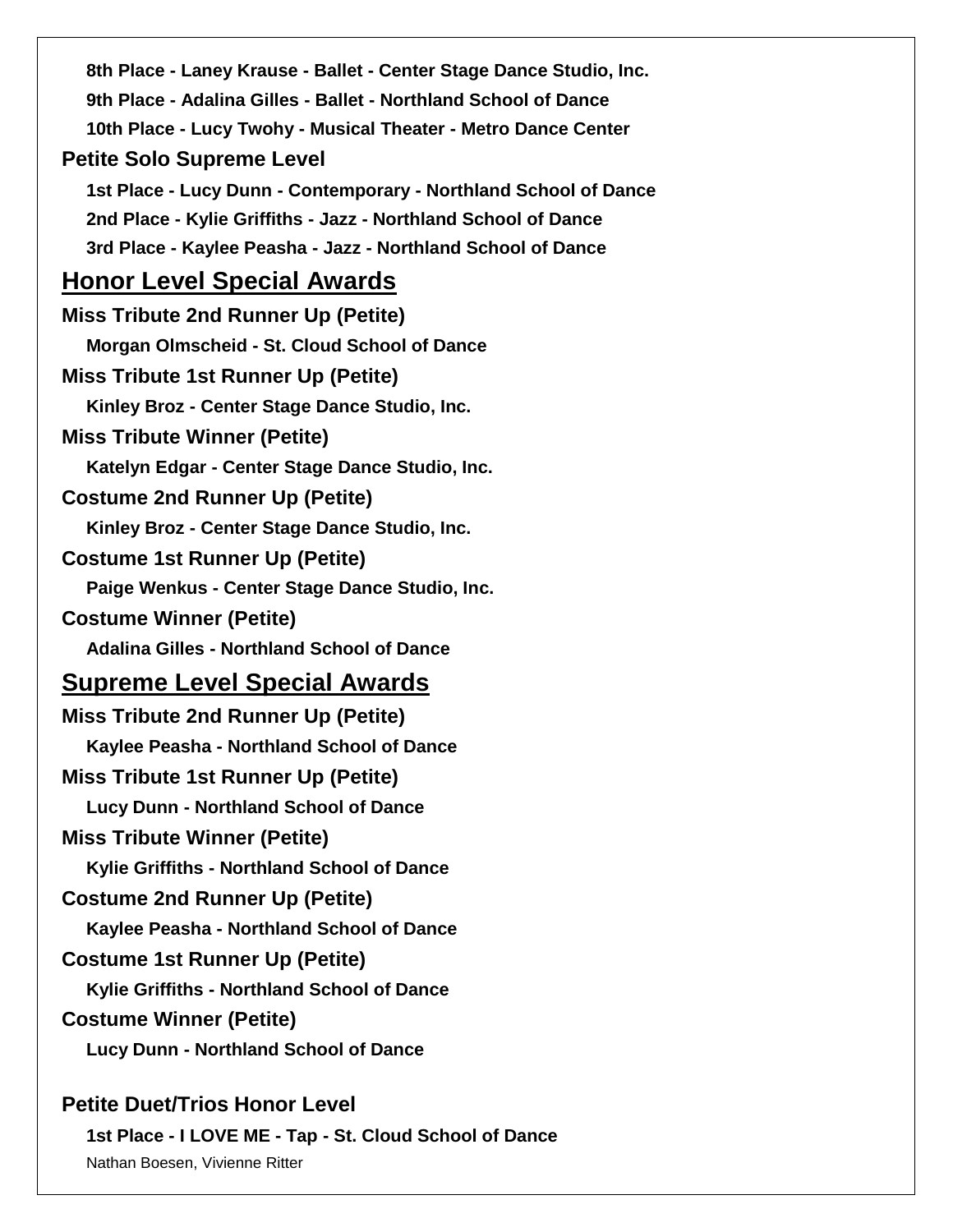# **2nd Place - CAN'T STOP THE FEELING - Jazz - Short Dance Studios**

Drezden Short, Julianna Ayoub

#### **3rd Place - DANCE WITH SOMEBODY - Jazz - Metro Dance Center**

Lucy Twohy, Mackenzie Stevens

#### **4th Place - HAIR UP - Hip Hop - The Rhythm Room Dance Center**

Grace Black, Karen Johnston

# **Petite Duet/Trios Supreme Level**

# **1st Place - BEAUTY AND THE BEAST - Lyrical - Northland School of Dance**

Lucas Fiscus, Lucy Dunn

# **Petite Small Group/Small Group Extended Honor Level**

#### **1st Place - ANIMAL JAM - Tap - Center Stage Dance Studio, Inc.**

Ayla Harrington, Briar Weekly, Lauryn Ash, Lily Slater, Mikayla Pink, Sadie Drees, Sierra Broz, Tamia Ellison, Tara Malinosky

#### **2nd Place - IMAGINE - Lyrical - St. Cloud School of Dance**

Brooklyn Peeters, Ellianna Larcom, Emersyn Brown, Kendal Quinn, Mae Gustofson

#### **3rd Place - SUPER STAR - Jazz - Center Stage Dance Studio, Inc.**

Ayla Harrington, Briar Weekly, Lauryn Ash, Lily Slater, Mikayla Pink, Sadie Drees, Sierra Broz, Tamia Ellison, Tara Malinosky

#### **4th Place - DANCE WITH ME TONIGHT - Tap - St. Cloud School of Dance**

Amber Kilanowski, Isabelle Landwehr, June Streit, Kyah Koenig, Lydia Woehl, Olivia Eibensteiner, Payton Schoen, Peyton Phillipp, Vivienne Ritter

#### **5th Place - ABCS OF LOVE - Tap - Short Dance Studios**

Alli Hobot, America Sanchez, Cheyanne Smith, Drezden Short, Elizabeth Bainbridge, Elle Mckissock, Evelyn Penttila, Julianna Ayoub, Molly Kappelhoff

#### **6th Place - PARTY - Jazz - Short Dance Studios**

Alli Hobot, America Sanchez, Cheyanne Smith, Drezden Short, Elizabeth Bainbridge, Elle Mckissock, Evelyn Penttila, Julianna Ayoub, Molly Kappelhoff

#### **7th Place - IN BETTER HANDS - Lyrical - The Rhythm Room Dance Center**

Bellah Johnson, Ellee Happe, Nala Losee, Nevaeh Kelly, Taylor Johnston

#### **8th Place - THE DOUBLE CUP CAFE - Tap - The Rhythm Room Dance Center**

Bellah Johnson, Ellee Happe, Nala Losee, Nevaeh Kelly, Taylor Johnston

#### **9th Place - LOVE BUILDS A GARDEN - Ballet - Short Dance Studios**

Alli Hobot, America Sanchez, Cheyanne Smith, Drezden Short, Elizabeth Bainbridge, Elle Mckissock, Evelyn Penttila, Julianna Ayoub, Molly Kappelhoff

# **Petite Small Group/Small Group Extended Supreme Level**

#### **1st Place - TOY SOLDIER - Jazz - Northland School of Dance**

Ashlyn Hoffstrom, Jane Rowles, Kylie Griffiths, Lucas Fiscus, Lucy Dunn, Maycee O'hara, Preslie Lopez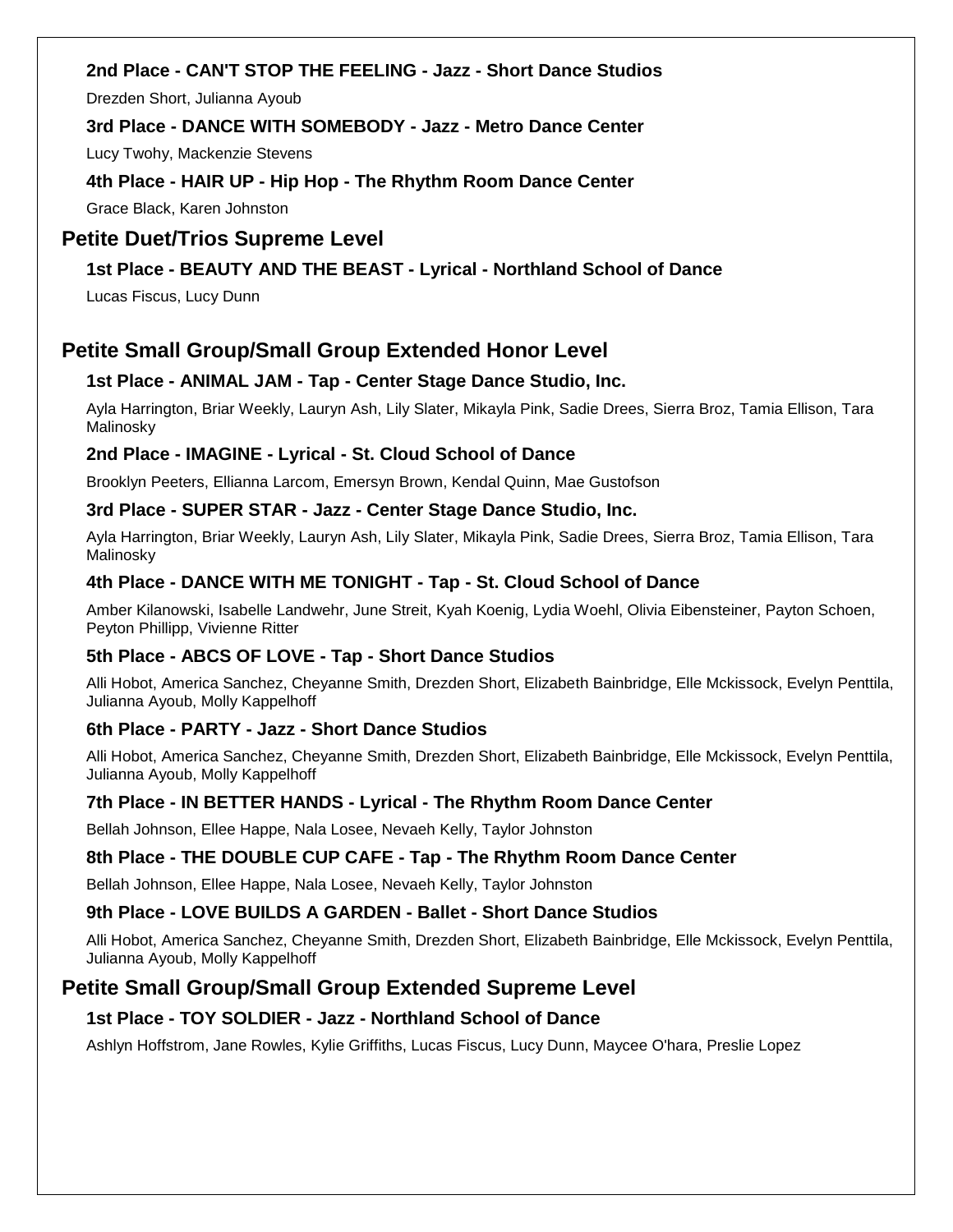# **Petite Large Group/Large Group Extended Honor Level**

# **1st Place - POP AND FIZZ - Jazz - Center Stage Dance Studio, Inc.**

Chloe Beck, Josie Bjorge, Katelyn Edgar, Kherington Sturm, Kinley Broz, Laney Krause, Luella Shallman, Maggie Bjorge, Olivia Judd, Paige Wenkus, Sadie Mezyk, Skylar Schermerhorn

# **2nd Place - I'LL KEEP YOU SAFE - Lyrical - Center Stage Dance Studio, Inc.**

Chloe Beck, Josie Bjorge, Katelyn Edgar, Kherington Sturm, Kinley Broz, Laney Krause, Luella Shallman, Maggie Bjorge, Olivia Judd, Paige Wenkus, Sadie Mezyk, Skylar Schermerhorn

### **3rd Place - CANON IN D - Ballet - Center Stage Dance Studio, Inc.**

Chloe Beck, Josie Bjorge, Kaelyn Campbell, Katelyn Edgar, Kherington Sturm, Kinley Broz, Laney Krause, Luella Shallman, Maggie Bjorge, Nadia Frost, Olivia Judd, Paige Wenkus, Sadie Mezyk, Skylar Schermerhorn

# **4th Place - 1,2,3,4 - Tap - Center Stage Dance Studio, Inc.**

Chloe Beck, Josie Bjorge, Katelyn Edgar, Kherington Sturm, Kinley Broz, Laney Krause, Luella Shallman, Maggie Bjorge, Olivia Judd, Paige Wenkus, Sadie Mezyk, Skylar Schermerhorn

#### **5th Place - HOKEY POKEY - Tap - Center Stage Dance Studio, Inc.**

Adalyn Mahowald, Addison Kaiser, Alexa Vanderweide, Brooklyn Beardsley, Delaney Baruch, Ella Nissen, Jazlyn Brewer, Kaelyn Campbell, Nadia Frost, Reese Nordlund, Sarah Cronk

#### **6th Place - HOLD THE DRAMA - Jazz - Center Stage Dance Studio, Inc.**

Adalyn Mahowald, Addison Kaiser, Alexa Vanderweide, Brooklyn Beardsley, Delaney Baruch, Ella Nissen, Jazlyn Brewer, Kaelyn Campbell, Nadia Frost, Reese Nordlund, Sarah Cronk

# **7th Place - WHEELS ON THE BUS - Tap - St. Cloud School of Dance**

Brooklyn Peeters, Claire Nicoll, Delaney Kobienia, Ellianna Larcom, Emma Diekman, Kayla Cai, Kendal Quinn, Lucy Stark, Mae Gustofson, Morgan Olmscheid, Nathan Boesen, Payton Brown, Scarlett Danielson

#### **8th Place - INDIANNA JONES - Jazz - St. Cloud School of Dance**

Brooklyn Peeters, Claire Nicoll, Delaney Kobienia, Ellianna Larcom, Emma Diekman, Kayla Cai, Kendal Quinn, Lucy Stark, Mae Gustofson, Morgan Olmscheid, Nathan Boesen, Payton Brown, Scarlett Danielson

#### **9th Place - R.O.C.K. IN THE U.S.A - Tap - Metro Dance Center**

Aubrey Smothers, Brooke Twohy, Claire Thistle, Courtney Ehrich, Lauren Thistle, Lucy Twohy, Mackenzie Stevens, Madeline Bulk, Marit Bipes, Natalie Palacek, Natalie Prudhomme, Olivia Blaisdell, Olivia Kautt, Rachel Gordon, Saniyah Taher

#### **10th Place - TRAIN - Tap - St. Cloud School of Dance**

Addelyn Goenner, Alyssa Haugen, Ashlee Grove, Claire Smith, Emersyn Brown, Finley Studer, Joscelyn Rybaczuk, Lauren Lenzmeier, Lilah Neu, Lily Ludewig, Reese Mccarney

# **Petite Large Group/Large Group Extended Supreme Level**

#### **1st Place - I COULD HAVE DANCED ALL NIGHT - Ballet - Northland School of Dance**

Alexis Solomon, Annabelle Murphy, Annabelle Schoolmeester, Ashlyn Hoffstrom, Jane Rowles, Kaylee Peasha, Kylie Griffiths, Lucas Fiscus, Lucy Dunn, Maesa Carlile, Maycee O'hara, Preslie Lopez, Reagan Hill

# **2nd Place - THE STAR - Lyrical - Northland School of Dance**

Alexis Solomon, Annabelle Murphy, Annabelle Schoolmeester, Ashlyn Hoffstrom, Jane Rowles, Kaylee Peasha, Kylie Griffiths, Lucas Fiscus, Lucy Dunn, Maesa Carlile, Maycee O'hara, Preslie Lopez, Reagan Hill

#### **3rd Place - DESCENDANTS - Jazz - Northland School of Dance**

Alexis Solomon, Annabelle Murphy, Annabelle Schoolmeester, Ashlyn Hoffstrom, Jane Rowles, Kaylee Peasha, Kylie Griffiths, Lucas Fiscus, Lucy Dunn, Maesa Carlile, Maycee O'hara, Preslie Lopez, Reagan Hill

#### **4th Place - SUGAR DUMPLIN' - Tap - Northland School of Dance**

Alexis Solomon, Annabelle Murphy, Annabelle Schoolmeester, Ashlyn Hoffstrom, Jane Rowles, Kaylee Peasha, Kylie Griffiths, Lucas Fiscus, Lucy Dunn, Maesa Carlile, Maycee O'hara, Preslie Lopez, Reagan Hill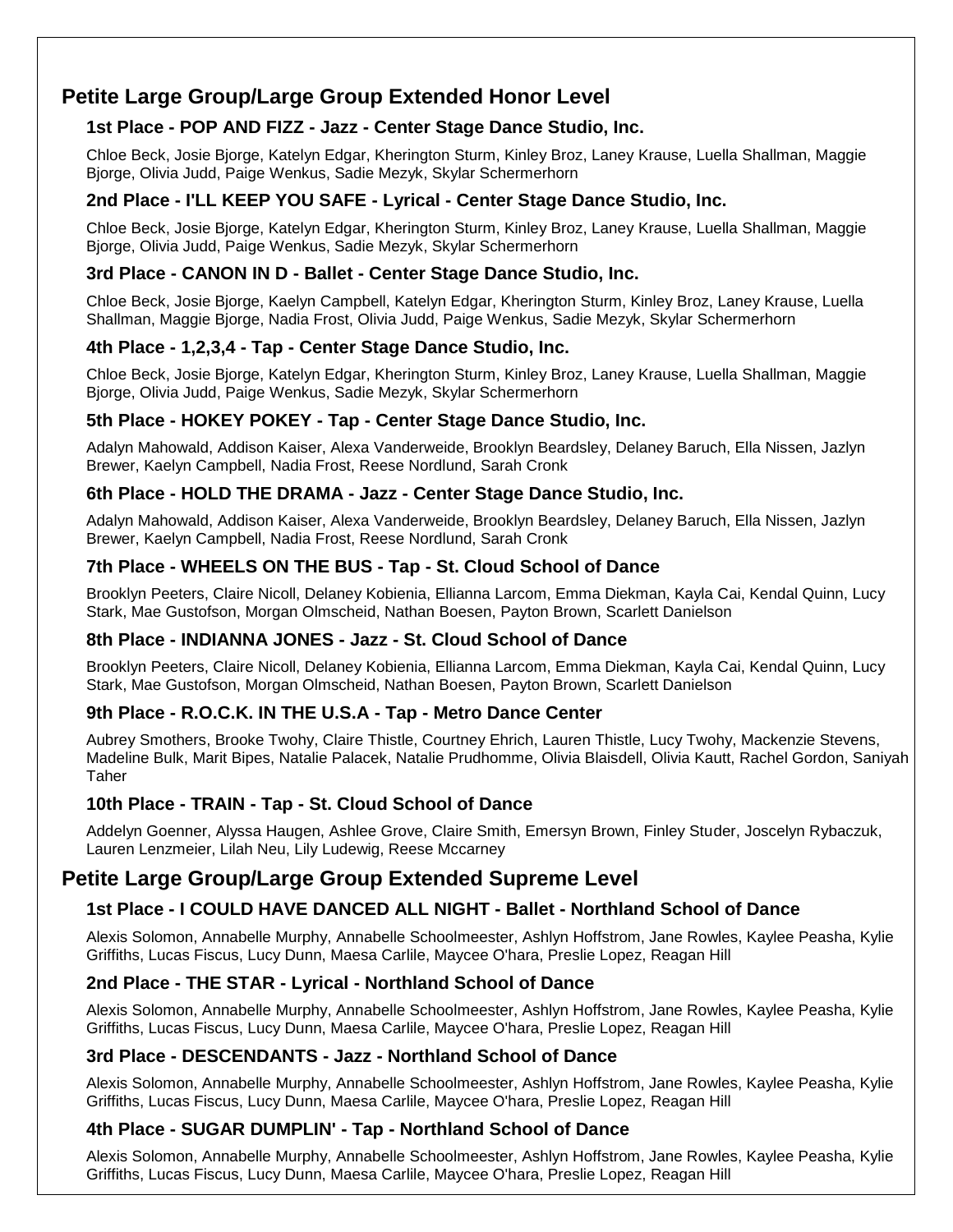# **Petite Line/Line Extended/Production Honor Level**

# **1st Place - LITTLE LIGHT OF MINE - Ballet - St. Cloud School of Dance**

Addie Smith, Alexis Eischens, Amber Kilanowski, Ashlynn Kinney, Brenna Piepkorn, Claire Getting, Eleanor Amundson, Emily Sand, Isabelle Landwehr, Jeffrey Keenan jr, June Streit, Karley Backes, Kaylee Grove, Kyah Koenig, Lydia Woehl, Macy Peterson, Makayla Scherer, Olivia Eibensteiner, Payton Schoen, Peyton Phillipp, Vivienne Ritter, Zoey Weappa

# **Junior Solo Honor Level**

**1st Place - Amelia Roberts - Lyrical - Center Stage Dance Studio, Inc. 2nd Place - Kelly Christensen - Jazz - Center Stage Dance Studio, Inc. 3rd Place - Dheaven Johnson - Open - St. Cloud School of Dance 4th Place - Riley Quinn - Musical Theater - St. Cloud School of Dance 5th Place - Lauren Laufenburger - Jazz - Center Stage Dance Studio, Inc. 6th Place - Abby Wanous - Lyrical - Center Stage Dance Studio, Inc. 7th Place - Vristol Short - Tap - Short Dance Studios 8th Place - Grace Guyer - Lyrical - Center Stage Dance Studio, Inc. 9th Place - Meadow Losee - Lyrical - The Rhythm Room Dance Center 10th Place - Mikaela Edgar - Contemporary - Center Stage Dance Studio, Inc. Junior Solo Supreme Level 1st Place - Sasha Ebert - Open - Northland School of Dance 2nd Place - Ema Cable - Ballet - Northland School of Dance 3rd Place - Amelia McDonnell - Jazz - Metro Dance Center 4th Place - Madden Quinn - Contemporary - St. Cloud School of Dance 5th Place - Ruby Notsch - Lyrical - Northland School of Dance 6th Place - Paige Olson - Tap - The Dance Warehouse 7th Place - Kaitlyn Cudo - Ballet - Short Dance Studios 8th Place - Karlee Green - Open - Northland School of Dance 9th Place - Maren Boedigheimer - Contemporary - Center Stage Dance Studio, Inc. 10th Place - Rayna Matuska - Lyrical - Northland School of Dance Honor Level Special Awards Mr. Tribute 1st Runner Up (Junior) Dominic Kremer - St. Cloud School of Dance Mr. Tribute Winner (Junior) Vristol Short - Short Dance Studios Miss Tribute 2nd Runner Up (Junior) Lauren Laufenburger - Center Stage Dance Studio, Inc. Miss Tribute 1st Runner Up (Junior) Amelia Roberts - Center Stage Dance Studio, Inc.**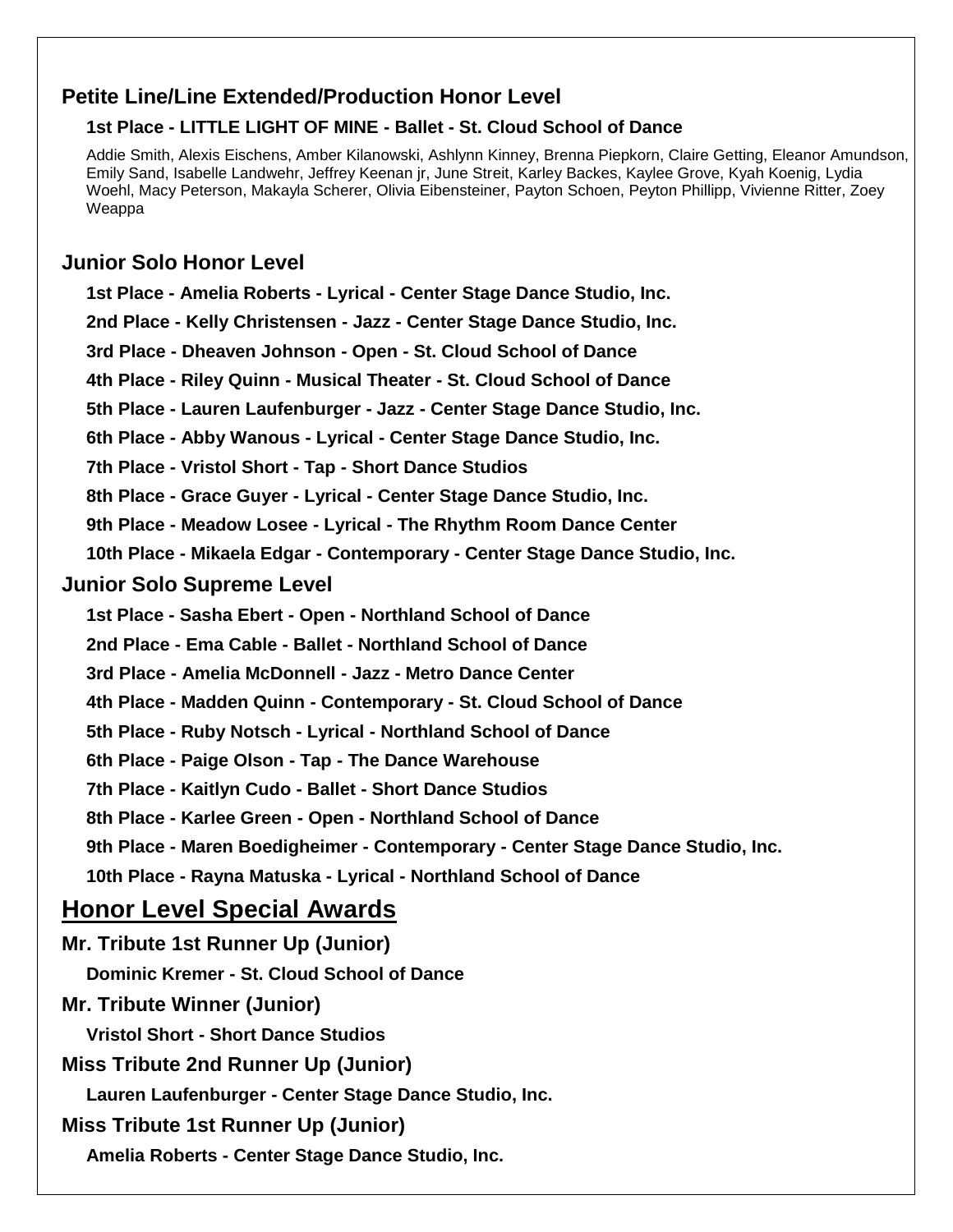**Miss Tribute Winner (Junior) Riley Quinn - St. Cloud School of Dance Costume 2nd Runner Up (Junior) Greta Peterson - St. Cloud School of Dance Costume 1st Runner Up (Junior) Abby Wanous - Center Stage Dance Studio, Inc. Costume Winner (Junior) Meadow Losee - The Rhythm Room Dance Center Supreme Level Special Awards Mr. Tribute Winner (Junior) Jonathan Olsen - Metro Dance Center Miss Tribute 2nd Runner Up (Junior) Sasha Ebert - Northland School of Dance Miss Tribute 1st Runner Up (Junior) Madden Quinn - St. Cloud School of Dance Miss Tribute Winner (Junior) Amelia Mcdonnell - Metro Dance Center Costume 2nd Runner Up (Junior) Kiersten Bussler - The Dance Warehouse Costume 1st Runner Up (Junior) Annabelle Murphy - Northland School of Dance Costume Winner (Junior) Ruby Notsch - Northland School of Dance Junior Duet/Trios Honor Level 1st Place - MOVE YOUR BODY - Jazz - St. Cloud School of Dance**  Amelia Larcom, Lola Sens **2nd Place - CANDYMAN - Jazz - St. Cloud School of Dance**  Isabella Mertensotto, Kylee Neuman **3rd Place - THE MAD TEA PARTY - Musical Theater - The Rhythm Room Dance Center** Elise Badger, Kayla Frederick, Meadow Losee **4th Place - GAME ON - Hip Hop - St. Cloud School of Dance**  Ava Thoen, Casey Ryan, Dominic Kremer **5th Place - PARTY PEOPLE - Jazz - Metro Dance Center** Ava Rightmire, Rachel Brandner, Vivian Kampa **6th Place - LOLLIPOP - Open - To The Pointe Dance Academy** Carly Wiener, Jessica Dropik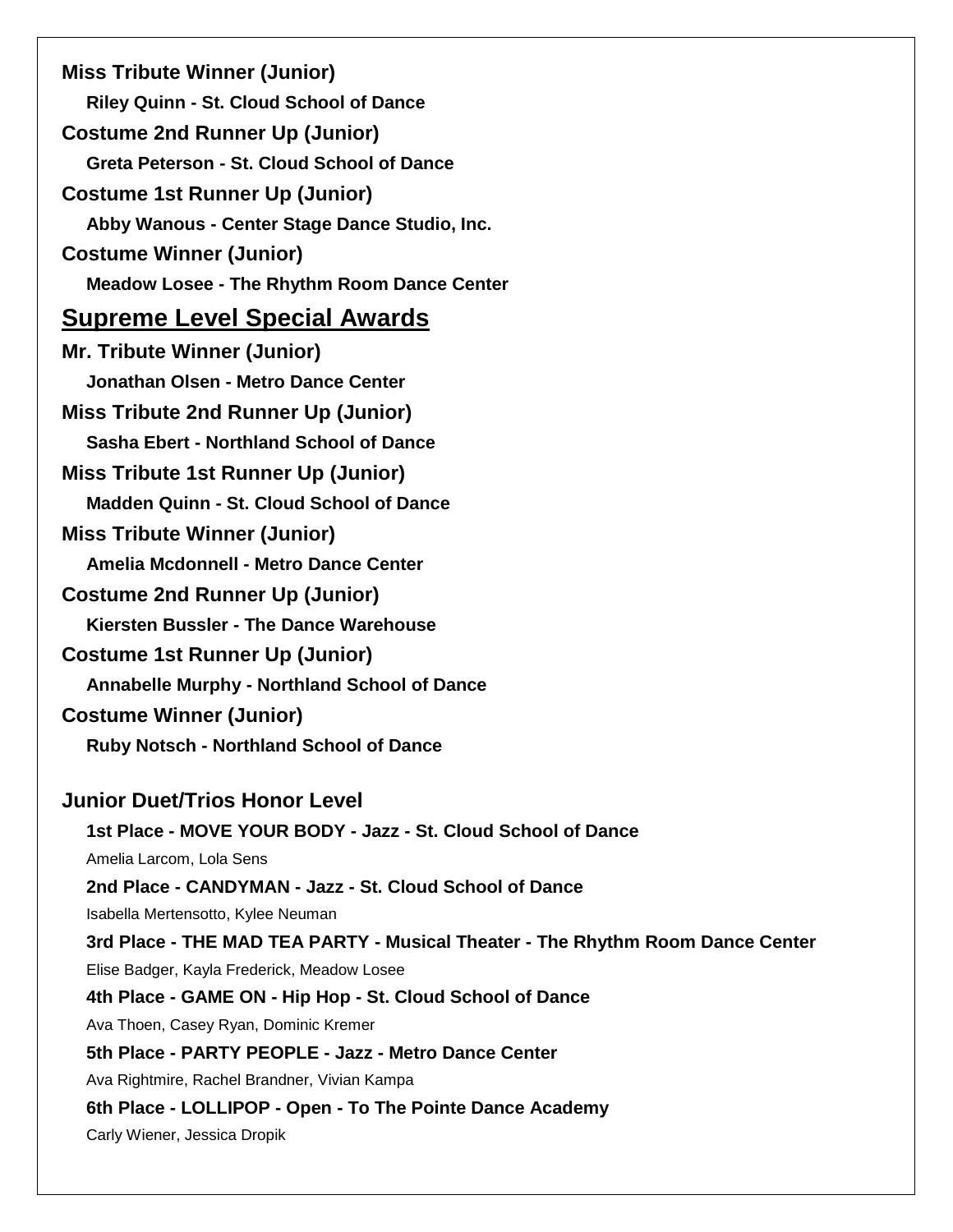# **7th Place - EMERGENCY - Jazz - St. Cloud School of Dance**

Ava Thoen, Casey Ryan

**8th Place - DIVE POOL - Jazz - Metro Dance Center**

Olivia Kautt, Rachel Gordon

#### **9th Place - LET'S GET LOUD - Jazz - Short Dance Studios**

Josie Gonder, Laila Riggle

# **10th Place - FEELS THIS GOOD - Jazz - Short Dance Studios**

Calli Hams, Ruby Goossens

# **Junior Duet/Trios Supreme Level**

# **1st Place - NIGHT FIGHT - Jazz - Northland School of Dance**

Aaralynn Gilles, Ruby Notsch

#### **2nd Place - STAYING ALIVE - Jazz - Short Dance Studios**

Kaitlyn Cudo, Vristol Short

# **3rd Place - PURE IMAGINATION - Open - Metro Dance Center**

Amelia Mcdonnell, Julia Nacusi, Madison Thyren

# **4th Place - WIKKED LIL' GRRRLS - Jazz - Metro Dance Center**

Christine Vanzyl, Hannah Draheim, Lindsey Hanson

# **5th Place - SOMETHING I NEED - Open - Short Dance Studios**

Carli Nygaard, Cole Trosen

# **6th Place - SOMEONE IN THE CROWD - Musical Theater - Metro Dance Center**

Isabelle Twohy, Jonathan Olsen

# **Junior Small Group/Small Group Extended Honor Level**

# **1st Place - NSYNC - Hip Hop - Northland School of Dance**

Aiden Powell, Baylor Dwinal, Ethan Dittbenner, Jacob Aubineau, Lucas Fiscus

#### **2nd Place - MEN OF SNOW - Contemporary - Center Stage Dance Studio, Inc.**

Abby Wanous, Alaysia Nuon, Alexandra Ver meer, Amelia Roberts, Breelyn Kanz, Camryn Stepanek, Ciara Breitbarth, Kelly Christensen, Lauren Laufenburger

# **3rd Place - ANOTHER ONE BITES THE DUST - Jazz - Center Stage Dance Studio, Inc.**

Abby Wanous, Amelia Roberts, Caitlin Swenson, Camryn Stepanek, Carly Baumer, Grace Guyer, Kelly Christensen, Lauren Laufenburger, Mikaela Edgar

# **4th Place - FOCUS - Hip Hop - Center Stage Dance Studio, Inc.**

Abby Wanous, Alaysia Nuon, Alexandra Ver meer, Amelia Roberts, Breelyn Kanz, Camryn Stepanek, Ciara Breitbarth, Kelly Christensen, Lauren Laufenburger

# **5th Place - TAP DAT - Tap - The Rhythm Room Dance Center**

Ali Lawson, Austyn Funcke, Elise Badger, Ella Shipley, Kayla Frederick, Meadow Losee, Payton Kokenge

#### **6th Place - POP, DROP AND ROLL - Jazz - St. Cloud School of Dance**

Elyse Ritter, Lauren Gazdzik, Miriam Ritter, Ruby Gustofson, Taylor Sowada

#### **7th Place - OPEN HANDS - Contemporary - The Rhythm Room Dance Center**

Ali Lawson, Austyn Funcke, Elise Badger, Ella Shipley, Kayla Frederick, Meadow Losee, Payton Kokenge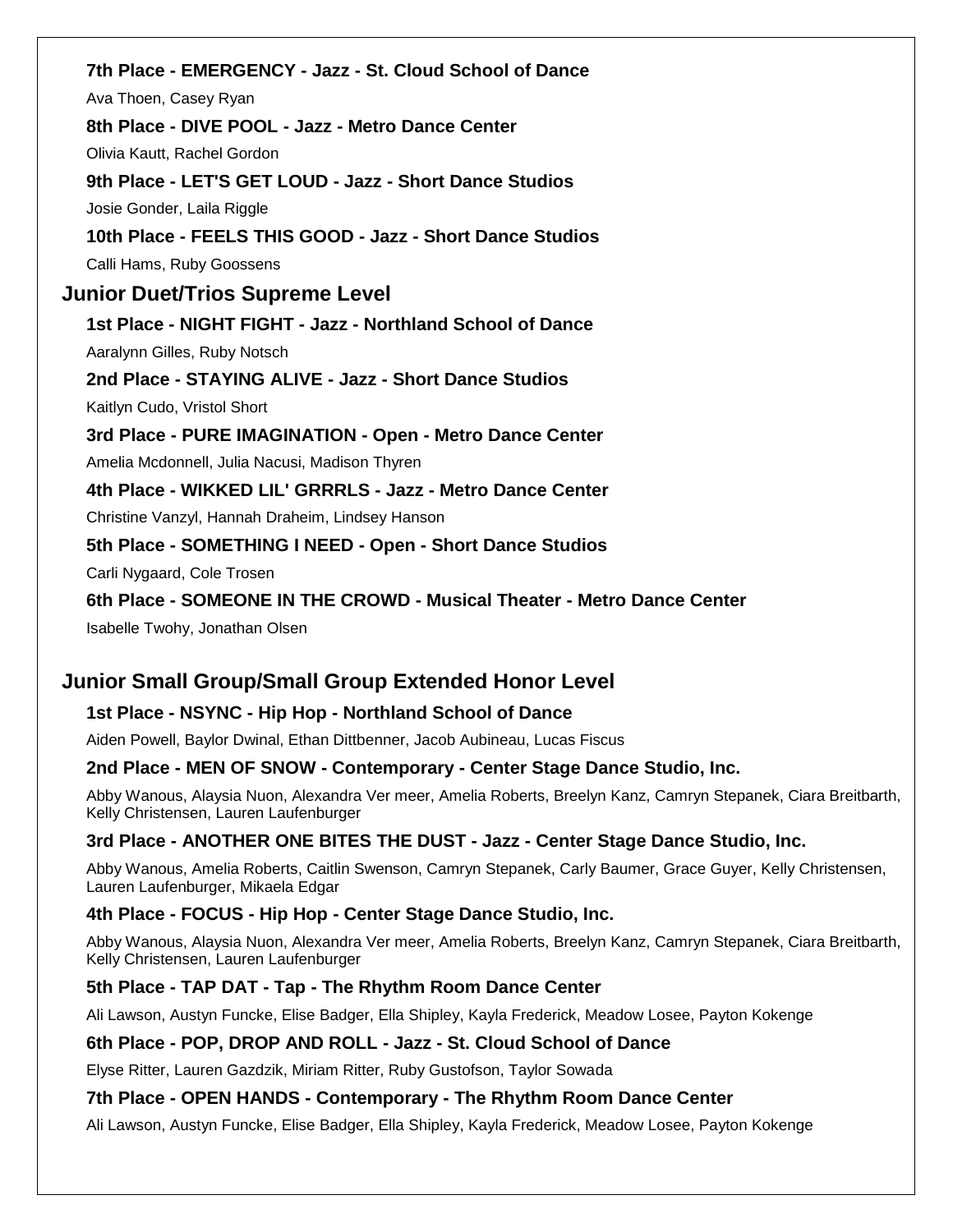# **8th Place - RATTLE MY BONES - Tap - Short Dance Studios**

Addison Bennett etzell, Carly Bonfe, Dynastee Mackey, Grace Dox, Josie Gonder, Laila Riggle, Lila Fumich, Vristol **Short** 

#### **9th Place - CLARK KENT - Jazz - Short Dance Studios**

Addison Bennett etzell, Carly Bonfe, Dynastee Mackey, Grace Dox, Josie Gonder, Laila Riggle, Lila Fumich, Vristol **Short** 

### **10th Place - HOLDING OUT FOR A HERO - Jazz - Short Dance Studios**

Abby Milton, Brynn Ellison, Cadance Bray, Hailey Lutz, Kolstad Bella, Madi Dirks, Rain Taylor, Ruby Roberts, Xander Paulson

# **Junior Small Group/Small Group Extended Supreme Level**

# **1st Place - LANTERN LIT - Contemporary - Northland School of Dance**

Addison Sheldon, Anika Dittbenner, Ema Cable, Hannah Cook, Peyton Anderson, Ruby Notsch, Tatum Roper

# **2nd Place - MAD WORLD - Contemporary - Center Stage Dance Studio, Inc.**

Abby Drees, Amanda Stich, Anna Boedigheimer, Ava Krause, Ava Shallman, Faith Jung, Lauren Beck, Maren Boedigheimer, Taylor Wood

# **3rd Place - 23 - Hip Hop - The Dance Warehouse**

Addisyn Schneider, Ava Anderson, Brittany Uittenbogaard, Carter Standal, Jessica Pass, Lauren Beer, Megan Koemptgen, Meredith Linsley, Olivia Botz

# **4th Place - WOMAN UP - Jazz - The Dance Warehouse**

Ava Anderson, Brittany Uittenbogaard, Carter Standal, Jessica Pass, Lauren Beer, Megan Koemptgen, Meredith Linsley, Sydney Scheetz, Veda Baumann

# **5th Place - PARTY 'TIL WE DIE - Tap - The Dance Warehouse**

Addison Rice, Aubrie Messmer, Brittany Uittenbogaard, Carter Standal, Lauren Beer, Megan Koemptgen, Meredith Linsley

#### **6th Place - WASH OUT - Jazz - Short Dance Studios**

Carli Nygaard, Chloe Nielsen, Cole Trosen, Kayla Bonte, Olivia Nelson

# **Junior Large Group/Large Group Extended Honor Level**

# **1st Place - SORROW - Lyrical - Center Stage Dance Studio, Inc.**

Abby Wanous, Alaysia Nuon, Alexandra Ver meer, Amelia Roberts, Breelyn Kanz, Camryn Stepanek, Carly Baumer, Ciara Breitbarth, Grace Guyer, Grace Lofald, Kelly Christensen, Lauren Laufenburger, Mikaela Edgar

#### **2nd Place - AFTER HOURS - Jazz - Center Stage Dance Studio, Inc.**

Abby Wanous, Alaysia Nuon, Alexandra Ver meer, Amelia Roberts, Breelyn Kanz, Camryn Stepanek, Carly Baumer, Ciara Breitbarth, Grace Guyer, Grace Lofald, Kelly Christensen, Lauren Laufenburger, Mikaela Edgar

# **3rd Place - VIVA - Tap - Center Stage Dance Studio, Inc.**

Abby Wanous, Alaysia Nuon, Alexandra Ver meer, Amelia Roberts, Breelyn Kanz, Camryn Stepanek, Carly Baumer, Ciara Breitbarth, Grace Guyer, Grace Lofald, Kelly Christensen, Lauren Laufenburger, Mikaela Edgar

# **4th Place - ROCK YOU - Tap - St. Cloud School of Dance**

Anna Nyhammer, Ava Anderson, Ava Thoen, Avery Kalthoff, Dheaven Johnson, Elyse Ritter, Gretchen Schroers, Jenna Jansky, Kylee Neuman, Lauren Gazdzik, Lily Torborg, Miriam Ritter, Riley Quinn

#### **5th Place - WARRIOR - Jazz - St. Cloud School of Dance**

Anna Nyhammer, Ava Anderson, Ava Thoen, Avery Kalthoff, Dheaven Johnson, Elyse Ritter, Gretchen Schroers, Jenna Jansky, Kylee Neuman, Lauren Gazdzik, Lily Torborg, Miriam Ritter, Riley Quinn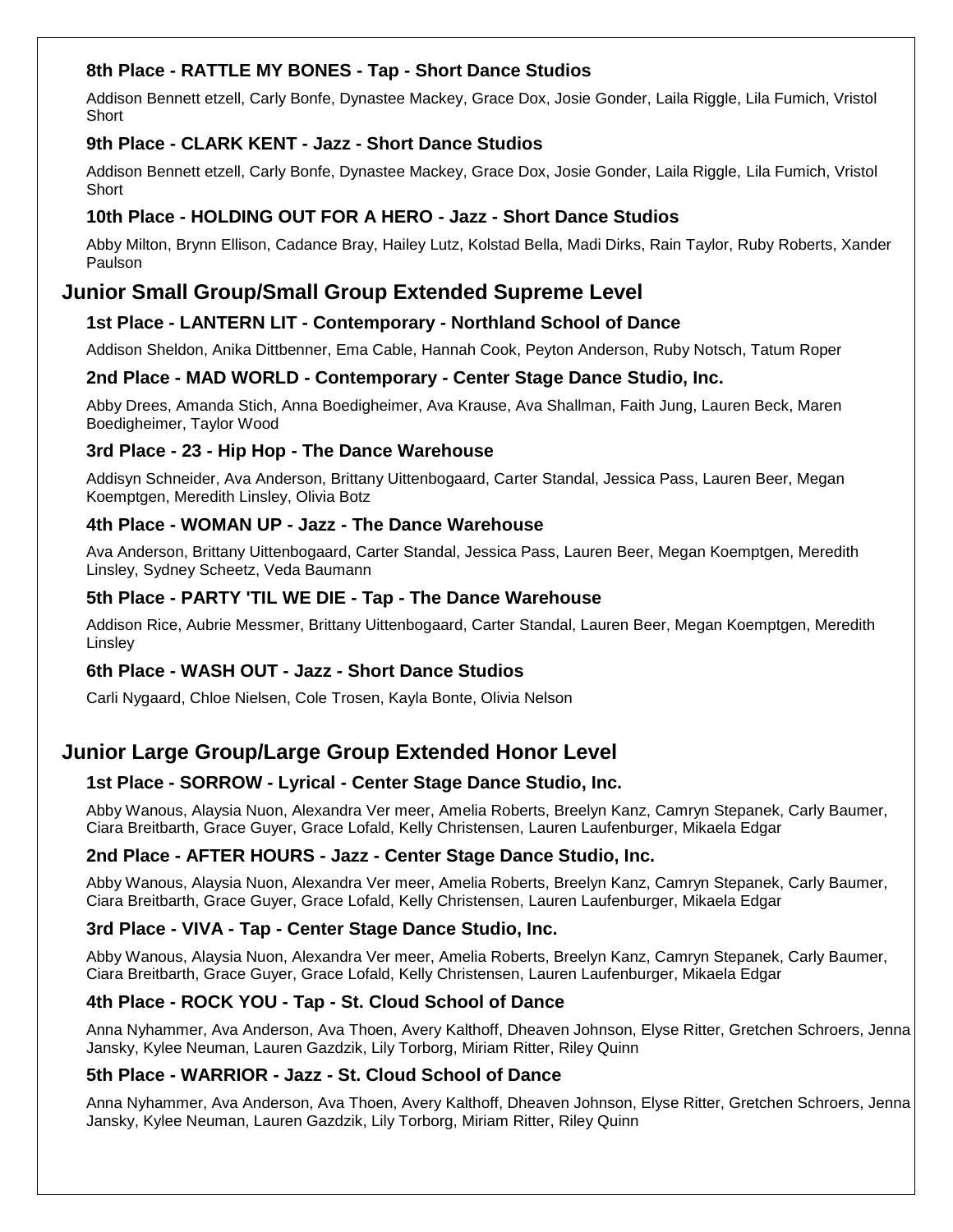# **6th Place - BAD - Tap - Center Stage Dance Studio, Inc.**

Chloe Fors, Claire Bengston, Emery Doleman, Emma Carlson, Isabelle Barsness, James Froyum, Jasmine Gudmunson, Katelyn Rosseth, Lilia Grabow, Mitchell Blenkush

# **7th Place - I'M STILL STANDING - Tap - To The Pointe Dance Academy**

Addison Mann, Alayna Vertnik, Alissa Landwehr, Baylee Mushitz, Claire Olson, Ellie Schmidt, Emily Mccarthy, Lizzie Wieskus, Madison Mayer, Makayla Friedges, Miranda Pederson, Naomi Musta, Tessa Johnson

# **8th Place - TRUE COLORS - Lyrical - Center Stage Dance Studio, Inc.**

Chloe Fors, Claire Bengston, Emery Doleman, Emma Carlson, Isabelle Barsness, James Froyum, Jasmine Gudmunson, Katelyn Rosseth, Lilia Grabow, Mitchell Blenkush

# **9th Place - OCEAN - Lyrical - Center Stage Dance Studio, Inc.**

Allison Higgins, Ava Brekhus, Caitlin Swenson, Cassidy Benson, Gabriela Adams, Karsen Ulrich, Kyra Stepanek, Lauren Short, Lillian Gramont, Rielyn Bartron

# **10th Place - GOTTA WEAR SHADES - Tap - St. Cloud School of Dance**

Amelia Larcom, Casey Ryan, Dominic Kremer, Ella Peterlin, Isabella Mertensotto, Jillian Lee, Lola Sens, Mckenzie Odden, Paisley Anderson, Ruby Gustofson, Taylor Sowada, Tina Le

# **Junior Large Group/Large Group Extended Supreme Level**

# **1st Place - KINGDOM OF SHADES - Ballet - Northland School of Dance**

Addison Sheldon, Anika Dittbenner, Ema Cable, Hannah Cook, Karlee Green, Mia Bauermeister, Peyton Anderson, Rayna Matuska, Ruby Notsch, Tatum Roper

# **2nd Place - HURRICANE - Lyrical - Northland School of Dance**

Addison Sheldon, Anika Dittbenner, Ema Cable, Hannah Cook, Karlee Green, Mia Bauermeister, Peyton Anderson, Rayna Matuska, Ruby Notsch, Tatum Roper

# **3rd Place - HICK CHICKS - Jazz - Northland School of Dance**

Addison Sheldon, Anika Dittbenner, Ema Cable, Hannah Cook, Karlee Green, Mia Bauermeister, Peyton Anderson, Rayna Matuska, Ruby Notsch, Tatum Roper

#### **4th Place - ALPS - Lyrical - Center Stage Dance Studio, Inc.**

Abby Drees, Amanda Stich, Anna Boedigheimer, Ashley Doble, Ava Krause, Ava Shallman, Faith Jung, Lauren Beck, Maddie Holden, Maren Boedigheimer, Taliah Brewer, Taylor Wood

#### **5th Place - BEATBOX - Tap - Center Stage Dance Studio, Inc.**

Abby Drees, Amanda Stich, Anna Boedigheimer, Ashley Doble, Ava Krause, Ava Shallman, Faith Jung, Lauren Beck, Maddie Holden, Maren Boedigheimer, Taliah Brewer, Taylor Wood

#### **6th Place - WICKED GAMES - Jazz - Center Stage Dance Studio, Inc.**

Abby Drees, Amanda Stich, Anna Boedigheimer, Ashley Doble, Ava Krause, Ava Shallman, Faith Jung, Lauren Beck, Maddie Holden, Maren Boedigheimer, Taliah Brewer, Taylor Wood

# **7th Place - HOP SCOTCH - Tap - Northland School of Dance**

Addison Sheldon, Anika Dittbenner, Ema Cable, Hannah Cook, Karlee Green, Mia Bauermeister, Peyton Anderson, Rayna Matuska, Ruby Notsch, Tatum Roper

# **8th Place - DANCE LIKE YO DADDY - Jazz - Metro Dance Center**

Amelia Mcdonnell, Ana Wild, Avery Dove, Brianna Green, Christine Vanzyl, Elysia Thurmes, Emma Nordeen, Hannah Draheim, Isabelle Twohy, Jenna Skogen, Jonathan Olsen, Julia Bigalke, Julia Nacusi, Katie Kerr, Leah Parkinson, Lindsey Hanson, Madison Thyren, Whitney O'connell

#### **9th Place - A THOUSAND YEARS - Ballet - Center Stage Dance Studio, Inc.**

Abby Drees, Abby Wanous, Amanda Stich, Amelia Roberts, Anna Boedigheimer, Ashley Doble, Ava Krause, Ava Shallman, Avery Mezyk, Breelyn Kanz, Faith Jung, Grace Guyer, Kelly Christensen, Lauren Beck, Lauren Laufenburger, Maren Boedigheimer, Mikaela Edgar, Taylor Wood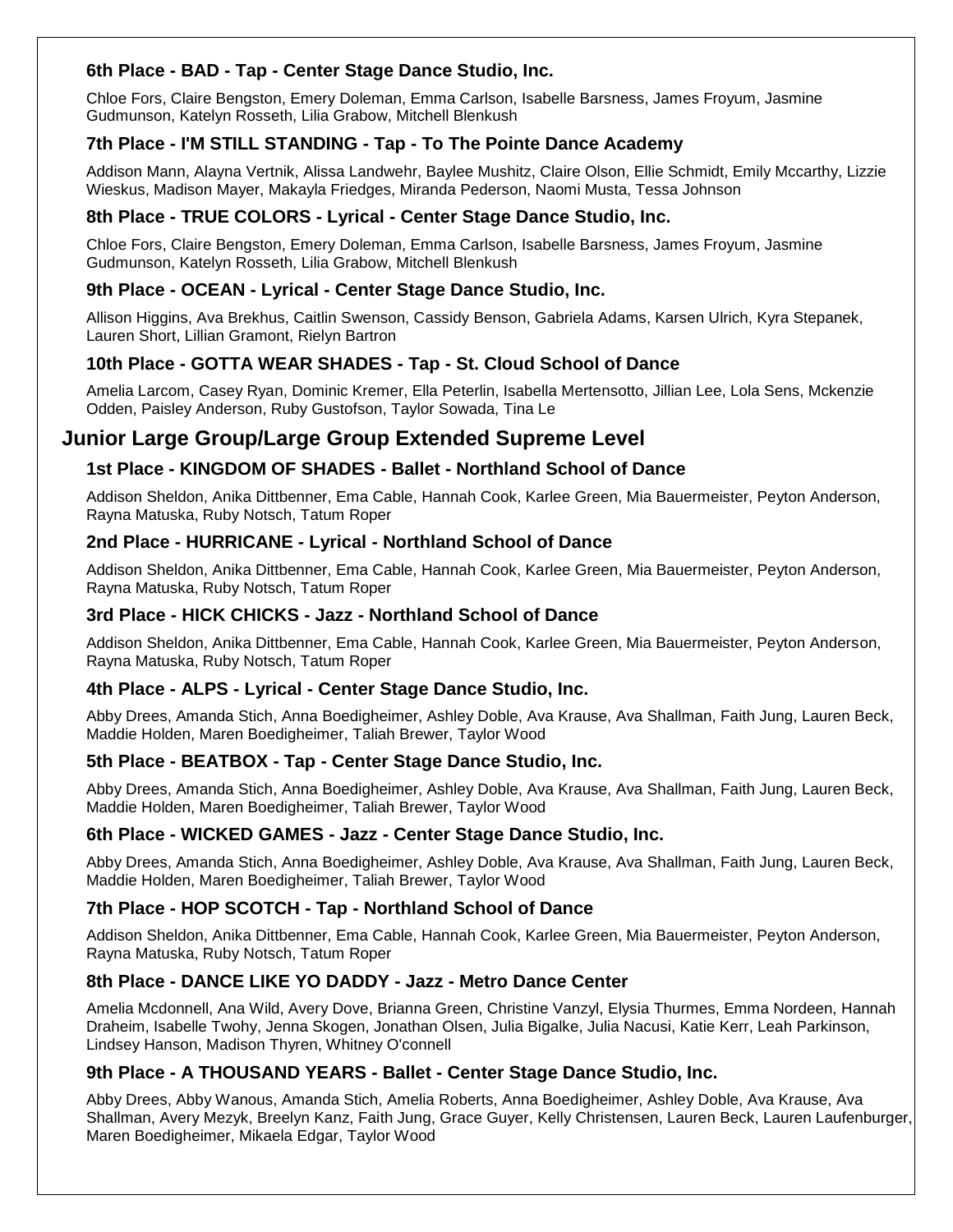# **10th Place - IMAGINE - Lyrical - Metro Dance Center**

Amelia Mcdonnell, Ana Wild, Avery Dove, Brianna Green, Christine Vanzyl, Elysia Thurmes, Emma Nordeen, Hannah Draheim, Isabelle Twohy, Jenna Skogen, Jonathan Olsen, Julia Bigalke, Julia Nacusi, Katie Kerr, Leah Parkinson, Lindsey Hanson, Madison Thyren, Whitney O'connell

# **Junior Line/Line Extended/Production Honor Level**

### **1st Place - A DREAM IS A WISH - Production - Center Stage Dance Studio, Inc.**

Abby Drees, Abby Wanous, Adalyn Mahowald, Addison Kaiser, Alaysia Nuon, Alexa Vanderweide, Alexandra Ver meer, Allison Higgins, Amanda Stich, Amelia Roberts, Anna Boedigheimer, Ashley Doble, Ava Brekhus, Ava Krause, Ava Shallman, Breelyn Kanz, Brooklyn Beardsley, Caitlin Swenson, Camryn Stepanek, Carly Baumer, Cassidy Benson, Chloe Beck, Chloe Fors, Ciara Breitbarth, Claire Bengston, Delaney Baruch, Ella Nissen, Emery Doleman, Emma Carlson, Faith Jung, Gabriela Adams, Grace Guyer, Grace Lofald, Isabelle Barsness, James Froyum, Jasmine Gudmunson, Jazlyn Brewer, Josie Bjorge, Kaelyn Campbell, Karsen Ulrich, Katelyn Edgar, Katelyn Rosseth, Kelly Christensen, Kherington Sturm, Kinley Broz, Kyra Stepanek, Laney Krause, Lauren Beck, Lauren Laufenburger, Lauren Short, Lilia Grabow, Lillian Gramont, Luella Shallman, Maddie Holden, Maggie Bjorge, Maren Boedigheimer, Mikaela Edgar, Mitchell Blenkush, Nadia Frost, Olivia Judd, Paige Wenkus, Reese Nordlund, Rielyn Bartron, Sadie Mezyk, Sarah Cronk, Skylar Schermerhorn, Taliah Brewer, Taylor Wood

# Sunday, April 22, 2018

# **Teen Small Group/Small Group Extended Honor Level**

# **1st Place - OVER THE LOVE - Lyrical - Northland School of Dance**

Aaliya Muhlenkord, Brianna Anderson, Corrina Barlow, Davine Trimble, Hanna Simon, Hannah Enstad, Jasmine Koch, Kenzie Mcgilp, Taylor Karls

#### **2nd Place - WHAT THE WORLD NEEDS NOW - Lyrical - Center Stage Dance Studio, Inc.**

Abigail Scheer, Allison Gray, Ana Martell, Annika Froyum, Avery Mezyk, Jordyn Blenkush, Lauryn Baumer, Lindsay Kong, Olivia Crippen

#### **3rd Place - MOVE - Tap - Northland School of Dance**

Ava Ostendorf, Carly Anderson, Jessica Olson, Lacey Fieldseth, Maddie Erickson, Maddie Kleven, Madeline Evenson, Makenna Boerboom, Olivia Reimler

#### **4th Place - FEEL IT NOW - Contemporary - The Rhythm Room Dance Center**

Ashlyn Frederick, Cameron Laughery, Eliza Carlson, Gretah Johnson, Joslyn Monthei, Kendall Fecher, Kierstin Purdie, Lauryn Killion

#### **5th Place - WILD HORSES - Jazz - Center Stage Dance Studio, Inc.**

Abigail Scheer, Allison Gray, Ana Martell, Annika Froyum, Avery Mezyk, Jordyn Blenkush, Lauryn Baumer, Lindsay Kong, Olivia Crippen

#### **6th Place - LANTERN LIT - Contemporary - Center Stage Dance Studio, Inc.**

Allison Thompson, Brooke Somerville, Chloe Peterka, Emma Probst, Jenna Fuechtmann, Jessica Pastrana, Lauren Ver meer, Nia Cartwight, Taliah Brewer

#### **7th Place - ME & MY GIRLS - Jazz - Northland School of Dance**

Ava Ostendorf, Carly Anderson, Jessica Olson, Lacey Fieldseth, Maddie Erickson, Maddie Kleven, Madeline Evenson, Makenna Boerboom, Olivia Reimler

#### **8th Place - WE BUILT THIS CITY - Lyrical - Northland School of Dance**

Ava Ostendorf, Carly Anderson, Jessica Olson, Lacey Fieldseth, Maddie Erickson, Maddie Kleven, Madeline Evenson, Makenna Boerboom, Olivia Reimler

#### **9th Place - MIND HEIST - Contemporary - St. Cloud School of Dance**

Jaedyn Krippner, Kelly Vait, Nadia Lindholm, Olivia Tadych, Sarah Anderson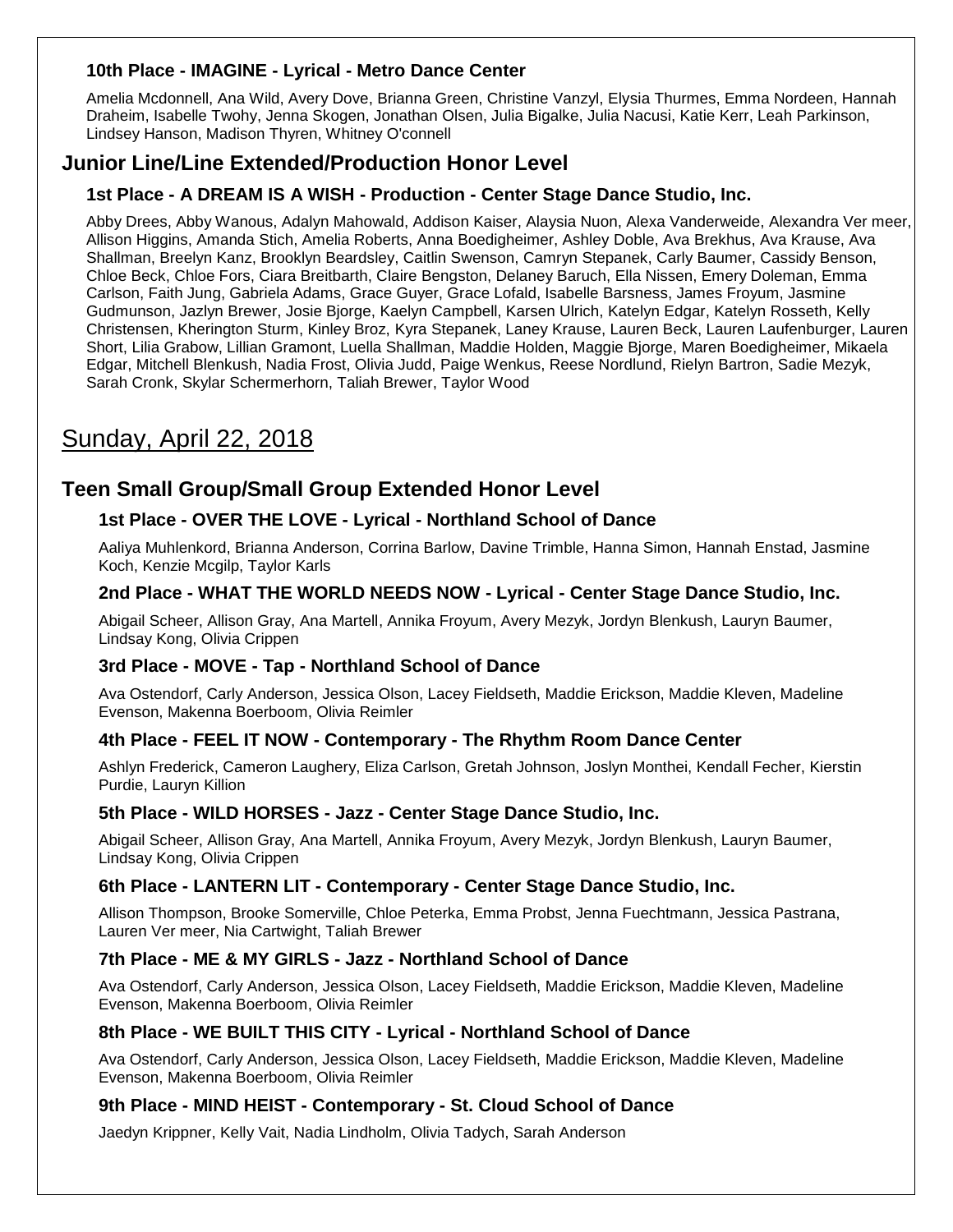# **10th Place - LUX AETERNA - Contemporary - To The Pointe Dance Academy**

Ashley Ussatis, Evelynn Hodges, Hannah Degross, Mckenzie Dropik, Sophia Charnstrom

# **Teen Small Group/Small Group Extended Supreme Level**

#### **1st Place - DANGEROUS - Contemporary - Northland School of Dance**

Bella Ford, Faith Cichocki, Haley Klemesrud, Julia Solomon, Kylie Johnson, Lauren Dinh, Sophia Begin

#### **2nd Place - CRASH - Contemporary - Northland School of Dance**

Arianna Gilles, Elle Heimer, Faith Cichocki, Hannah Hoffstrom, Kayli Ortega, Kylie Roper, Lauren Dinh, Sammie Mayo

#### **3rd Place - ENLIGHTENMENT - Contemporary - St. Cloud School of Dance**

Alexa Anderson, Claire Quinn, Izabella Peplinski, Madden Quinn, Maggie Fandel, Olivia Brix, Rebecca Iverson, Rianna Runge, Sophia Mertensotto

#### **4th Place - WE KNOW - Hip Hop - Center Stage Dance Studio, Inc.**

Anna O'connell, Autumn Strittmater, Gabrielle Gramont, Jenna Fuechtmann, Julia O'connell, Kayla Louden, Leah Christensen, Lexi Morris, Lindsey Johnson

#### **5th Place - BAD GIRLS - Hip Hop - The Dance Warehouse**

Adison Standal, Emily Peterson, Julia Schini, Katelyn Koemptgen, Mara Wiley, Paige Olson, Siri Kotonias, Sophia Boetcher, Sophia Schon

#### **6th Place - BOLERO - Tap - The Dance Warehouse**

Adison Standal, Emily Peterson, Julia Schini, Maggie Beer, Paige Olson, Shaye Copeland, Siri Kotonias, Sophia Boetcher, Sophia Schon

#### **7th Place - LET ME OUT - Jazz - The Dance Warehouse**

Adison Standal, Aja Schon, Emmy Mendez, Katelyn Koemptgen, Mara Wiley, Megan Keen, Paige Olson, Shaye Copeland, Taylor Wann

#### **8th Place - WORK SONG - Jazz - Center Stage Dance Studio, Inc.**

Brooke Schermerhorn, Danielle Borgman, Emma Probst, Jenna Fuechtmann, Kyla Knutson, Leah Christensen, Sophie Potter, Taylor Wood

#### **9th Place - THISTLE AND WEEDS - Contemporary - Center Stage Dance Studio, Inc.**

Alexis Cohn, Hope Phan, Jacquie Holm, Kayla Louden, Lexi Morris, Lindsey Johnson, Makayla Schwichtenberg, Taylor Kohlbeck

#### **10th Place - BANG BANG - Tap - The Rhythm Room Dance Center**

Ashlyn Frederick, Gretah Johnson, Hannah Curtis, Joslyn Monthei, Lauryn Killion, Maddie Van pelt

# **Teen Large Group/Large Group Extended Honor Level**

#### **1st Place - STIFF - Tap - Northland School of Dance**

Aaliya Muhlenkord, Arianna Mancilla, Brianna Anderson, Celia Cook, Corrina Barlow, Davine Trimble, Hanna Simon, Hannah Enstad, Jasmine Koch, Kaydee Bjork, Kenzie Mcgilp, Laura Wilson, Lauryn Fieldseth, Taylor Karls

#### **2nd Place - KILL THE LIGHTS - Jazz - Northland School of Dance**

Aaliya Muhlenkord, Arianna Mancilla, Brianna Anderson, Celia Cook, Corrina Barlow, Davine Trimble, Hanna Simon, Hannah Enstad, Jasmine Koch, Kaydee Bjork, Kenzie Mcgilp, Laura Wilson, Lauryn Fieldseth, Taylor Karls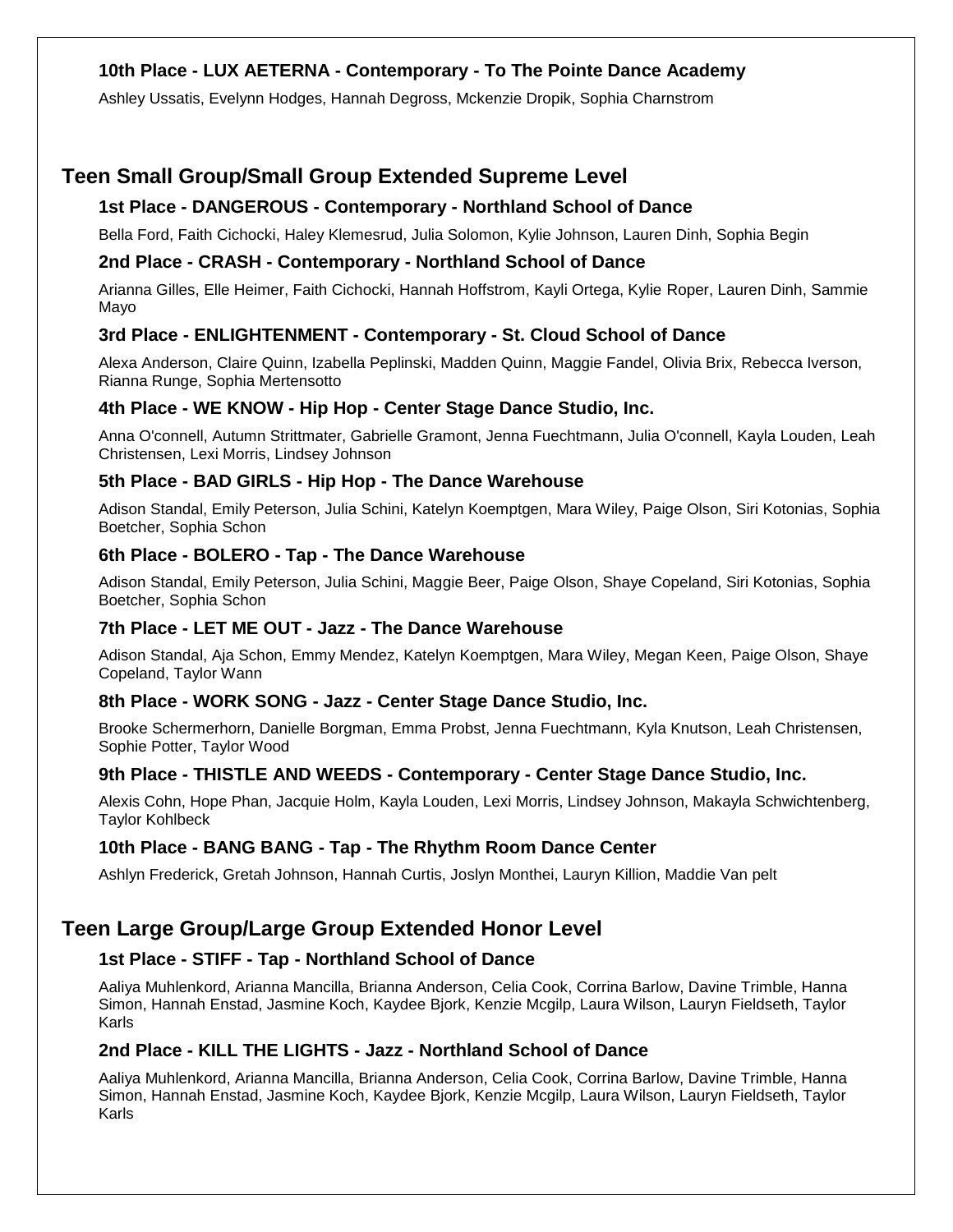# **3rd Place - HOMAGE OF THE RABBITS - Open - St. Cloud School of Dance**

Alex Nelson, Alexa Anderson, Claire Quinn, Elizabeth Mcgee, Haiden Welsh, Izabella Peplinski, Jasmine Jett, Madden Quinn, Maggie Fandel, Olivia Brix, Reagan Bigaouette, Rebecca Iverson, Rianna Runge, Sophia Mertensotto

#### **4th Place - HAPPY - Tap - Center Stage Dance Studio, Inc.**

Abigail Scheer, Allison Gray, Allison Thompson, Alyssa Doble, Ana Martell, Annika Froyum, Avery Mezyk, Brooke Schermerhorn, Brooke Somerville, Carly Cross, Chloe Peterka, Hayley Mullins, Jessica Pastrana, Jordyn Blenkush, Lauren Ver meer, Lauryn Baumer, Lindsay Kong, Nia Cartwight, Olivia Crippen

#### **5th Place - RUNNIN' WILD - Musical Theater - The Rhythm Room Dance Center**

Afton Funcke, Alexa Peters, Ashlyn Frederick, Cameron Laughery, Eliza Carlson, Emily Finch, Grace Curtis, Gretah Johnson, Gwen Black, Hannah Curtis, Joslyn Monthei, Kendall Fecher, Kierstin Purdie, Lauren Carlson, Lauryn Killion, Maddie Van pelt, Samantha Behne, Sydney Schiltz

#### **6th Place - SET ME FREE - Lyrical - Northland School of Dance**

Aaliya Muhlenkord, Arianna Mancilla, Brianna Anderson, Celia Cook, Corrina Barlow, Davine Trimble, Hanna Simon, Hannah Enstad, Jasmine Koch, Kaydee Bjork, Kenzie Mcgilp, Laura Wilson, Lauryn Fieldseth, Taylor Karls

### **7th Place - LIKE REAL PEOPLE - Lyrical - Center Stage Dance Studio, Inc.**

Allison Thompson, Alyssa Doble, Brooke Schermerhorn, Brooke Somerville, Carly Cross, Chloe Peterka, Hayley Mullins, Jessica Pastrana, Kyla Knutson, Lauren Ver meer, Nia Cartwight

#### **8th Place - SANDSTORM - Jazz - Center Stage Dance Studio, Inc.**

Allison Thompson, Alyssa Doble, Brooke Schermerhorn, Brooke Somerville, Carly Cross, Chloe Peterka, Hayley Mullins, Jessica Pastrana, Kyla Knutson, Lauren Ver meer, Nia Cartwight

#### **9th Place - CLOWN - Lyrical - St. Cloud School of Dance**

Alexis Pogatchnik, Cheyenne Carlsen, Emma Gerads, Emma Proefrock, Jaedyn Krippner, Josephine Walk, Kaitlyn Gertsema, Kamryn Oehrlein, Kayann Hanisch, Kelly Vait, Kelsey Wuensch, Lexi Rudnitski, Nadia Lindholm, Olivia Tadych, Rylee Jude, Sarah Anderson, Tierney Hammer, Veronica Peacock

#### **10th Place - CAN'T TOUCH IT - Tap - Metro Dance Center**

Carmela Vanzyl, Caroline Schroeder, Emma Hanson, Gracie Countz, Hanna Thurmes, Heather Cannon, Jillian Cline, Kaylin Mccabe, Lauren Coffey, Maddie Eskin, Madison Parks, Madison Weimer, Taylor Brang

# **Teen Large Group/Large Group Extended Supreme Level**

#### **1st Place - INTRIGUE - Jazz - Northland School of Dance**

Arianna Gilles, Ashley Karls, Elle Heimer, Faith Cichocki, Haley Klemesrud, Halle Huttle, Hannah Hoffstrom, Julia Solomon, Kayli Ortega, Kylie Johnson, Kylie Roper, Lauren Dinh, Mallory Jones, Raelyn Wilcox, Sammie Mayo

#### **2nd Place - HEAL - Contemporary - St. Cloud School of Dance**

Alex Nelson, Alexa Anderson, Claire Quinn, Elizabeth Mcgee, Haiden Welsh, Izabella Peplinski, Jasmine Jett, Madden Quinn, Maggie Fandel, Olivia Brix, Reagan Bigaouette, Rebecca Iverson, Rianna Runge, Sophia Mertensotto

#### **3rd Place - HEART - Contemporary - Northland School of Dance**

Arianna Gilles, Ashley Karls, Elle Heimer, Faith Cichocki, Haley Klemesrud, Halle Huttle, Hannah Hoffstrom, Julia Solomon, Kayli Ortega, Kylie Johnson, Kylie Roper, Lauren Dinh, Mallory Jones, Raelyn Wilcox, Sammie Mayo

#### **4th Place - MORNING PASSAGES - Pointe - Northland School of Dance**

Arianna Gilles, Ashley Karls, Elle Heimer, Faith Cichocki, Haley Klemesrud, Halle Huttle, Hannah Hoffstrom, Julia Solomon, Kayli Ortega, Kylie Johnson, Kylie Roper, Lauren Dinh, Mallory Jones, Sammie Mayo

#### **5th Place - 5 AM - Lyrical - Center Stage Dance Studio, Inc.**

Danielle Borgman, Emma Probst, Faith Phan, Gabriella Elster, Gabrielle Gramont, Grace Rogers, Jenna Fuechtmann, Leah Christensen, Lexi Morris, Lindsey Johnson, Makayla Schwichtenberg, Sophie Potter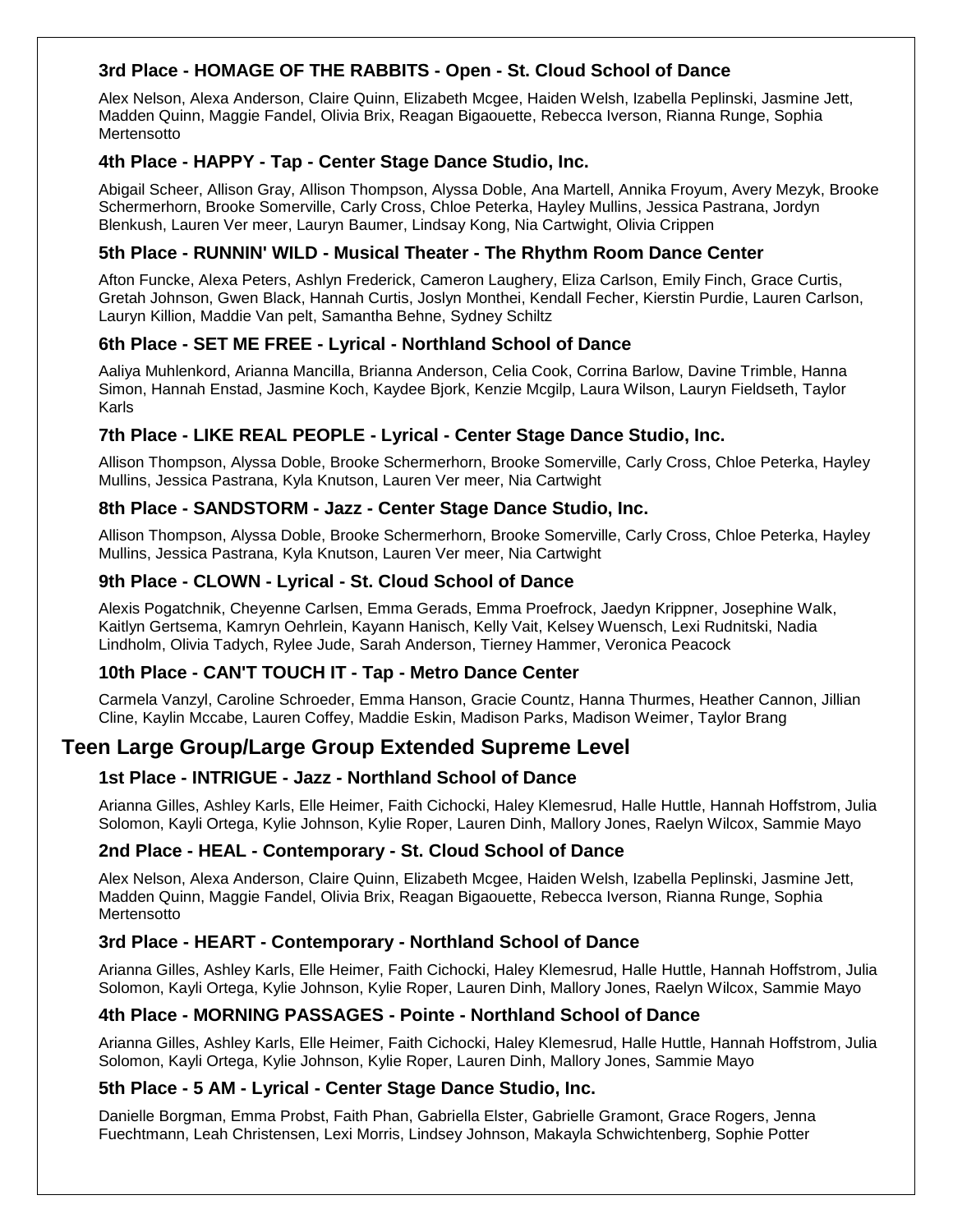# **6th Place - WORLD BEAT - Tap - St. Cloud School of Dance**

Alex Nelson, Alexa Anderson, Claire Quinn, Elizabeth Mcgee, Haiden Welsh, Izabella Peplinski, Jasmine Jett, Madden Quinn, Maggie Fandel, Olivia Brix, Reagan Bigaouette, Rebecca Iverson, Rianna Runge, Sophia Mertensotto

#### **7th Place - WOLF - Jazz - Center Stage Dance Studio, Inc.**

Danielle Borgman, Emma Probst, Faith Phan, Gabriella Elster, Gabrielle Gramont, Grace Rogers, Jenna Fuechtmann, Leah Christensen, Lexi Morris, Lindsey Johnson, Makayla Schwichtenberg, Sophie Potter

#### **8th Place - SUPERCUT - Contemporary - Center Stage Dance Studio, Inc.**

Danielle Borgman, Emma Probst, Faith Phan, Gabriella Elster, Gabrielle Gramont, Grace Rogers, Jenna Fuechtmann, Leah Christensen, Lexi Morris, Lindsey Johnson, Makayla Schwichtenberg, Sophie Potter

#### **9th Place - DEVIL'S BACKBONE - Lyrical - Metro Dance Center**

Bella Schultz, Britta Arends, Callia Schelander, Claire Skogen, Emma Dowell, Gabrielle Wiest, Grace Korpi, Hazel Knudson, Isabella Kelly, Kate Spence, Katherine Swanson, Katie Rose, Kaylin Jacobs, Laura Branch, Rayna Murphy, Sydney Rasmussen

#### **10th Place - M - Hip Hop - The Dance Warehouse**

Ali Grobel, Daniella Krause, Laurel Rau, Lucia Duggan, Lynsey Zuck, Maggie Beer, Millie Carpenter, Shaye Copeland, Sophia Claeys, Sydney Copeland

# **Teen Line/Line Extended/Production Honor Level**

#### **1st Place - THE BIG BAND - Tap - The Rhythm Room Dance Center**

Afton Funcke, Alexa Peters, Ali Lawson, Ashlyn Frederick, Austyn Funcke, Cameron Laughery, Elise Badger, Eliza Carlson, Ella Shipley, Emily Finch, Grace Curtis, Gretah Johnson, Gwen Black, Hannah Curtis, Joslyn Monthei, Kayla Frederick, Kendall Fecher, Kierstin Purdie, Lauren Carlson, Lauryn Killion, Maddie Van pelt, Meadow Losee, Payton Kokenge, Samantha Behne, Sydney Schiltz

#### **2nd Place - UNO DOS TRES - Tap - St. Cloud School of Dance**

Avah Karki, Bailey Noble, Brianna Cruzen, Brielle Kammers, Georgia Buttenhoff, Greta Foss, Greta Peterson, Hailey Ness, Hannah Diekman, Julene Granberg, Kayla Kent, Libby Haberle-bever, Maia Gosling, Makayla Pearson, Mallory Eckstrand, Marissa Mcgee, Natalie Jansen, Natalie Lage, Sophia Woehl, Starlyn Spoden, Wynter Schiffler

#### **3rd Place - I WAS HERE - Lyrical - St. Cloud School of Dance**

Abby Glenn, Alayna Runge, Alex Nelson, Alexa Anderson, Alexis Eischens, Amber Kilanowski, Amber Lahti, Amelia Larcom, Anna Nyhammer, Ariana Gazdzik, Ava Anderson, Ava Gosling, Ava Thoen, Avah Karki, Avery Kalthoff, Brianna Cruzen, Brielle Kammers, Brittany Noble, Casey Ryan, Cheyenne Carlsen, Claire Getting, Claire Quinn, Dheaven Johnson, Eleanor Amundson, Elizabeth Mcgee, Ella Peterlin, Ellie Schmaltz, Elyse Ritter, Emma Proefrock, Georgia Buttenhoff, Gianna Johnson, Gracie Ahlstrom, Greta Foss, Greta Peterson, Haiden Welsh, Isabella Mertensotto, Isabelle Landwehr, Izabella Peplinski, Jaedyn Krippner, Jasmine Jett, Jenna Jansky, Jillian Lee, Josephine Walk, June Streit, Katelyn Kedrowski, Kaylee Hughes, Kelly Vait, Kyah Koenig, Kylee Neuman, Lauren Gazdzik, Lexi Rudnitski, Lily Torborg, Lola Sens, Madden Quinn, Maddy Ouart, Maggie Fandel, Maggie Schmaltz, Maia Gosling, Makayla Pearson, Makayla Scherer, Mallory Eckstrand, Marissa Mcgee, Mckenzie Odden, Miriam Ritter, Mollie Schlafke, Nadia Lindholm, Natalie Jansen, Natalie Lage, Olivia Brix, Olivia Eibensteiner, Olivia Tadych, Paisley Anderson, Payton Schoen, Peyton Phillipp, Rayna Jones, Reagan Bigaouette, Rebecca Iverson, Reese Schwarzentraub, Rianna Runge, Riley Quinn, Rylee Jude, Samantha Torborg, Sarah Anderson, Sierra Fath, Sophia Mertensotto, Starlyn Spoden, Taylor Sowada, Taylor Theisen, Veronica Peacock, Vivienne Ritter, Zoey Weappa

#### **4th Place - INDESTRUCTIBLE - Contemporary - St. Cloud School of Dance**

Abby Glenn, Alayna Runge, Alex Nelson, Alexa Anderson, Amber Lahti, Brittany Noble, Cheyenne Carlsen, Claire Quinn, Elizabeth Mcgee, Ellie Schmaltz, Emma Gerads, Emma Proefrock, Haiden Welsh, Izabella Peplinski, Jaedyn Krippner, Jasmine Jett, Josephine Walk, Katelyn Kedrowski, Kaylee Hughes, Kelly Vait, Lexi Rudnitski, Madden Quinn, Maddy Ouart, Maggie Fandel, Maggie Schmaltz, Mollie Schlafke, Nadia Lindholm, Olivia Brix, Olivia Tadych, Reagan Bigaouette, Rebecca Iverson, Reese Schwarzentraub, Rianna Runge, Rylee Jude, Samantha Torborg, Sarah Anderson, Sophia Mertensotto, Veronica Peacock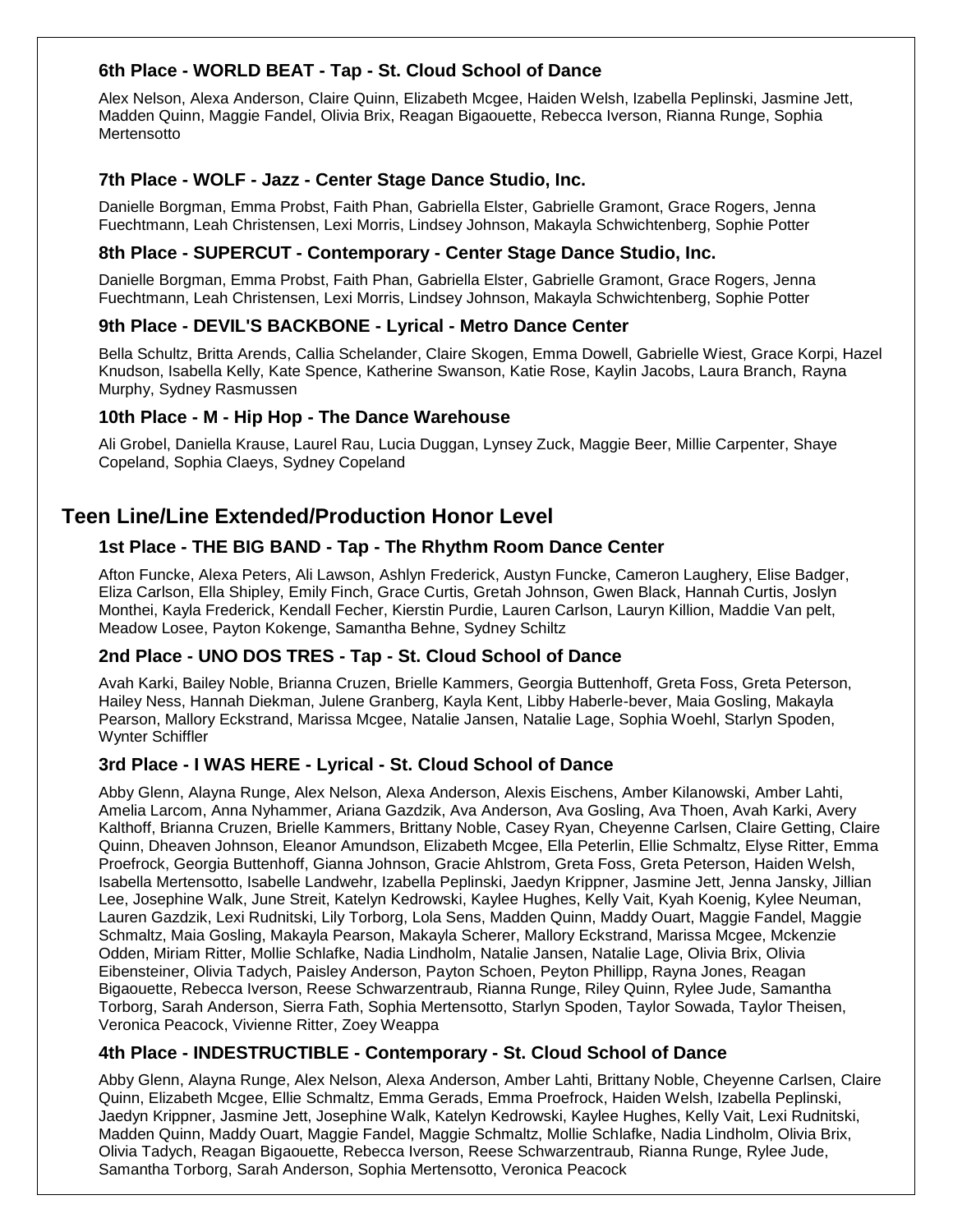# **5th Place - WHO'S BAD - Hip Hop - St. Cloud School of Dance**

Addie Smith, Alex Nelson, Alexa Anderson, Alexis Eischens, Alexis Pogatchnik, Amber Kilanowski, Amelia Larcom, Anna Nyhammer, Ariana Gazdzik, Ava Anderson, Ava Thoen, Avah Karki, Avery Hadley, Avery Kalthoff, Brenna Piepkorn, Brianna Cruzen, Brielle Kammers, Brooklyn Peeters, Casey Ryan, Cheyenne Carlsen, Claire Getting, Claire Nicoll, Claire Quinn, Claire Smith, Dheaven Johnson, Dominic Kremer, Eleanor Amundson, Elizabeth Mcgee, Ella Peterlin, Ellianna Larcom, Elyse Ritter, Emersyn Brown, Emma Gerads, Emma Proefrock, Georgia Buttenhoff, Gianna Johnson, Greta Peterson, Haiden Welsh, Hailey Ness, Isabella Mertensotto, Isabelle Landwehr, Jaedyn Krippner, Jasmine Jett, Jeffrey Keenan jr, Jenna Jansky, Jillian Lee, June Streit, Karley Backes, Kelly Vait, Kendal Quinn, Kyah Koenig, Kylee Neuman, Kylee Othoudt, Lauren Gazdzik, Libby Haberlebever, Lilah Neu, Lily Torborg, Lola Sens, Macy Peterson, Madden Quinn, Maggie Fandel, Maia Gosling, Makayla Pearson, Makayla Scherer, Mallory Eckstrand, Marissa Mcgee, Mckenzie Odden, Miriam Ritter, Mollie Schlafke, Morgan Olmscheid, Nadia Lindholm, Natalie Jansen, Natalie Lage, Nathan Boesen, Olivia Brix, Olivia Eibensteiner, Paisley Anderson, Payton Brown, Payton Schoen, Peyton Phillipp, Reagan Bigaouette, Rebecca Iverson, Rianna Runge, Riley Quinn, Rylee Jude, Scarlett Danielson, Sierra Fath, Sophia Mertensotto, Starlyn Spoden, Taylor Sowada, Taylor Theisen, Tierney Hammer, Veronica Peacock, Vivienne Ritter, Wynter Schiffler, Zoey Weappa

# **6th Place - DANGEROUS - Jazz - St. Cloud School of Dance**

Avah Karki, Bailey Noble, Brianna Cruzen, Brielle Kammers, Georgia Buttenhoff, Greta Foss, Greta Peterson, Hailey Ness, Hannah Diekman, Julene Granberg, Kayla Kent, Libby Haberle-bever, Maia Gosling, Makayla Pearson, Mallory Eckstrand, Marissa Mcgee, Natalie Jansen, Natalie Lage, Sophia Woehl, Starlyn Spoden, Wynter Schiffler

# **7th Place - ALLEGRO - Ballet - Northland School of Dance**

Aaliya Muhlenkord, Arianna Mancilla, Ava Ostendorf, Brianna Anderson, Carly Anderson, Celia Cook, Corrina Barlow, Davine Trimble, Hanna Simon, Hannah Enstad, Jasmine Koch, Jessica Olson, Kaydee Bjork, Kenzie Mcgilp, Lacey Fieldseth, Laura Wilson, Lauryn Fieldseth, Maddie Erickson, Maddie Kleven, Madeline Evenson, Makenna Boerboom, Olivia Reimler, Taylor Karls

#### **8th Place - WHAT A FEELING - Lyrical - St. Cloud School of Dance**

Avah Karki, Bailey Noble, Brianna Cruzen, Brielle Kammers, Georgia Buttenhoff, Greta Foss, Greta Peterson, Hailey Ness, Hannah Diekman, Julene Granberg, Kayla Kent, Libby Haberle-bever, Maia Gosling, Makayla Pearson, Mallory Eckstrand, Marissa Mcgee, Natalie Jansen, Natalie Lage, Sophia Woehl, Starlyn Spoden, Wynter Schiffler

# **Teen Line/Line Extended/Production Supreme Level**

#### **1st Place - THE GREATEST SHOW - Open - Northland School of Dance**

Amie Dusterhoft, Arianna Gilles, Ashley Karls, Ava Seidel, Bella Dubois, Bella Ford, Elle Heimer, Emily Jorgenrud, Faith Cichocki, Haley Klemesrud, Halle Huttle, Hannah Hoffstrom, Jojo Barrett, Julia Solomon, Kayli Ortega, Kendell O'leary, Kylie Johnson, Kylie Roper, Lauren Dinh, Lauren Retka, Mallory Jones, Megan Wilcox, Olivia Weigand, Raelyn Wilcox, Sammie Mayo, Sophia Begin, Sydney Sheldon, Taylor Stradinger

#### **2nd Place - ONE NIGHT IN VEGAS - Production - Center Stage Dance Studio, Inc.**

Abigail Scheer, Alexis Cohn, Allison Gray, Allison Thompson, Ally Dejongh, Alyssa Doble, Amanda Fuechtamnn, Ana Martell, Anna O'connell, Annika Froyum, Autumn Strittmater, Avery Mezyk, Brooke Schermerhorn, Brooke Somerville, Carly Cross, Chloe Peterka, Danielle Borgman, Ellie Murphy, Emma Probst, Faith Phan, Gabriella Elster, Gabrielle Gramont, Grace Mueller, Grace Rogers, Hayley Mullins, Holland Hayes, Hope Phan, Jacquie Holm, Jenna Fuechtmann, Jessica Pastrana, Jordyn Blenkush, Julia O'connell, Kayla Louden, Kristin Kay, Kyla Knutson, Lauren Ver meer, Lauryn Baumer, Leah Christensen, Lexi Morris, Lindsay Kong, Lindsey Johnson, Lindsey Renken, Makayla Schwichtenberg, Nia Cartwight, Olivia Crippen, Rachel Slates, Sophie Potter, Taylor Kohlbeck

#### **3rd Place - KING - Hip Hop - Northland School of Dance**

Addison Sheldon, Amie Dusterhoft, Anika Dittbenner, Arianna Gilles, Ashley Karls, Ava Seidel, Bella Dubois, Celia Cook, Ema Cable, Hannah Cook, Hannah Hoffstrom, Jojo Barrett, Julia Solomon, Kayli Ortega, Kylie Johnson, Kylie Roper, Lacey Fieldseth, Lauren Dinh, Lauren Retka, Mia Bauermeister, Olivia Weigand, Sammie Mayo, Sydney Sheldon, Tatum Roper, Trysten Williams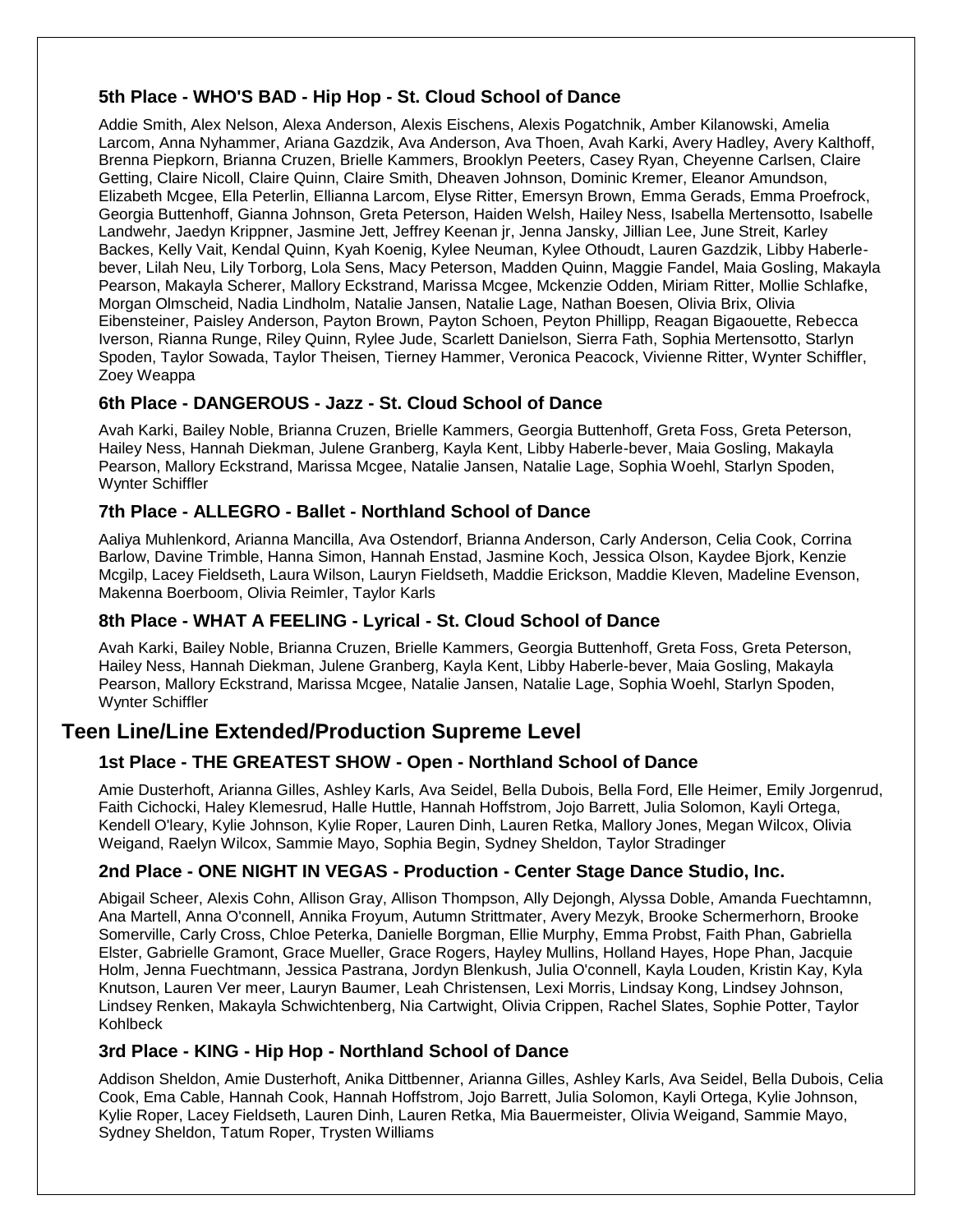#### **4th Place - FABULOUS - Production - Metro Dance Center**

Abby King, Alexis Krengel, Alexis Schaar, Alyssa Jacobs, Amelia Mcdonnell, Amira Bushagour, Ana Wild, Anna Schwientek, Ava Rightmire, Avery Dove, Avery Weinke, Bella Schultz, Brianna Green, Britta Arends, Brooke Voytilla, Caitlin Anderson, Callia Schelander, Christine Vanzyl, Claire Skogen, Claire Thistle, Clare Littlefield, Elysia Thurmes, Emily Trapnell, Emma Dowell, Emma Nordeen, Emma Parker, Gabrielle Wiest, Grace Korpi, Grace Walker, Hallie Eicher, Hannah Draheim, Hazel Knudson, Isabella Kelly, Isabelle Twohy, Jacquelyn Nieno, Jenna Simonson, Jenna Skogen, Jessica Elias, Jessica Simonson, Jonathan Olsen, Julia Bigalke, Julia Nacusi, Julia Swanson, Kate Spence, Katherine Swanson, Katie Kerr, Katie Rose, Kaylee Olson, Kaylin Jacobs, Lainey Schultz, Laura Branch, Lauren Thistle, Leah Parkinson, Leila Bipes, Lindsey Hanson, Lucy Twohy, Mackenzie Stevens, Madison Thyren, Mara Oyen, Marin Weinke, Maya Arnold, Megan Hanson, Natalie Kaplan, Natalie Wilson, Olivia Blaisdell, Olivia Gentile, Olivia Kautt, Olivia Krueger, Rachel Brandner, Rachel Gordon, Rayna Murphy, Renee Olds, Samantha Hill, Sophia Taylor, Stella Taylor, Sydney Rasmussen, Taylor Canas, Trinity Kuether, Vivian Kampa, Whitney O'connell

#### **5th Place - PRINCE - Tap - St. Cloud School of Dance**

Abby Glenn, Addie Smith, Alex Nelson, Alexa Anderson, Alexis Eischens, Alexis Pogatchnik, Amber Kilanowski, Amelia Larcom, Ariana Gazdzik, Ava Thoen, Avah Karki, Avery Kalthoff, Brianna Cruzen, Brittany Noble, Brooklyn Peeters, Casey Ryan, Cheyenne Carlsen, Claire Getting, Claire Nicoll, Claire Quinn, Claire Smith, Dheaven Johnson, Eleanor Amundson, Elizabeth Mcgee, Ella Peterlin, Ellianna Larcom, Ellie Schmaltz, Elyse Ritter, Emily Sand, Gianna Johnson, Greta Foss, Greta Peterson, Haiden Welsh, Hailey Ness, Isabella Mertensotto, Isabelle Landwehr, Izabella Peplinski, Jasmine Jett, Jeffrey Keenan jr, Jenna Jansky, Jillian Lee, June Streit, Karley Backes, Kayla Cai, Kelly Vait, Kendal Quinn, Kyah Koenig, Kylee Neuman, Lauren Gazdzik, Lauren Lenzmeier, Lily Torborg, Lola Sens, Madden Quinn, Maggie Fandel, Maggie Schmaltz, Maia Gosling, Makayla Pearson, Mallory Eckstrand, Marissa Mcgee, Mckenzie Odden, Miriam Ritter, Nadia Lindholm, Natalie Jansen, Natalie Lage, Nathan Boesen, Olivia Brix, Olivia Eibensteiner, Payton Brown, Payton Schoen, Peyton Phillipp, Reagan Bigaouette, Rebecca Iverson, Rianna Runge, Riley Quinn, Ruby Gustofson, Rylee Jude, Sierra Fath, Sophia Mertensotto, Starlyn Spoden, Taylor Theisen, Vivienne Ritter, Zoey Weappa

#### **6th Place - LEGEND - Production - Short Dance Studios**

Abigail Lauck, Addison Bennett etzell, Addisyn Mcpherson, Alanna Vang, Alexxis Mortimer, Amanda Kneer, Avery Nelson, Bailee Higgins, Calli Hams, Carli Nygaard, Carly Bonfe, Chloe Nielsen, Claudia Garcia, Cole Trosen, Dynastee Mackey, Grace Dox, Grace Ziegler, Isabella Grabowski, Jade Janikula, Janelle Hamilton, Jenna Roubik, Jessica Headlee, Josie Gonder, Kaitlyn Cudo, Kayla Bonte, Kaylie Gafner, Kaylin Trosen, Laila Riggle, Lila Fumich, Liliqui Short, Makenna Blietz, Mckenzie Tervo, Melia Warner, Morgan Lengsfeld, Olivia Nelson, Quayin Short, Rachel Hoyt, Ruby Goossens, Serenity Anderson, Sophia Dreier, Taylor Browning, Tessa Thompson, Vristol Short

#### **7th Place - TOY SOLDIERS - Hip Hop - Short Dance Studios**

Addison Bennett etzell, Addisyn Mcpherson, Alexxis Mortimer, Avery Nelson, Bailee Higgins, Calli Hams, Carli Nygaard, Carly Bonfe, Chloe Nielsen, Claudia Garcia, Dynastee Mackey, Grace Ziegler, Isabella Grabowski, Jade Janikula, Jessica Headlee, Josie Gonder, Kaitlyn Cudo, Kayla Bonte, Kaylie Gafner, Lila Fumich, Liliqui Short, Mckenzie Tervo, Morgan Lengsfeld, Olivia Nelson, Rachel Hoyt, Ruby Goossens, Tessa Thompson, Vristol Short

# **Senior Solo Honor Level**

**1st Place - Hannah Enstad - Contemporary - Northland School of Dance**

**2nd Place - Hanna Simon - Contemporary - Northland School of Dance**

**3rd Place - Celia Cook - Jazz - Northland School of Dance**

**4th Place - Mckenzie Tervo - Tap - Short Dance Studios**

**5th Place - Cheyenne Carlsen - Tap - St. Cloud School of Dance** 

**6th Place - Emma Holzer - Jazz - The Dance Warehouse**

**7th Place - Kenzie Mcgilp - Contemporary - Northland School of Dance**

**8th Place - Jadyn Eggert - Song & Dance - Northland School of Dance**

**9th Place - Cameron Laughery - Contemporary - The Rhythm Room Dance Center**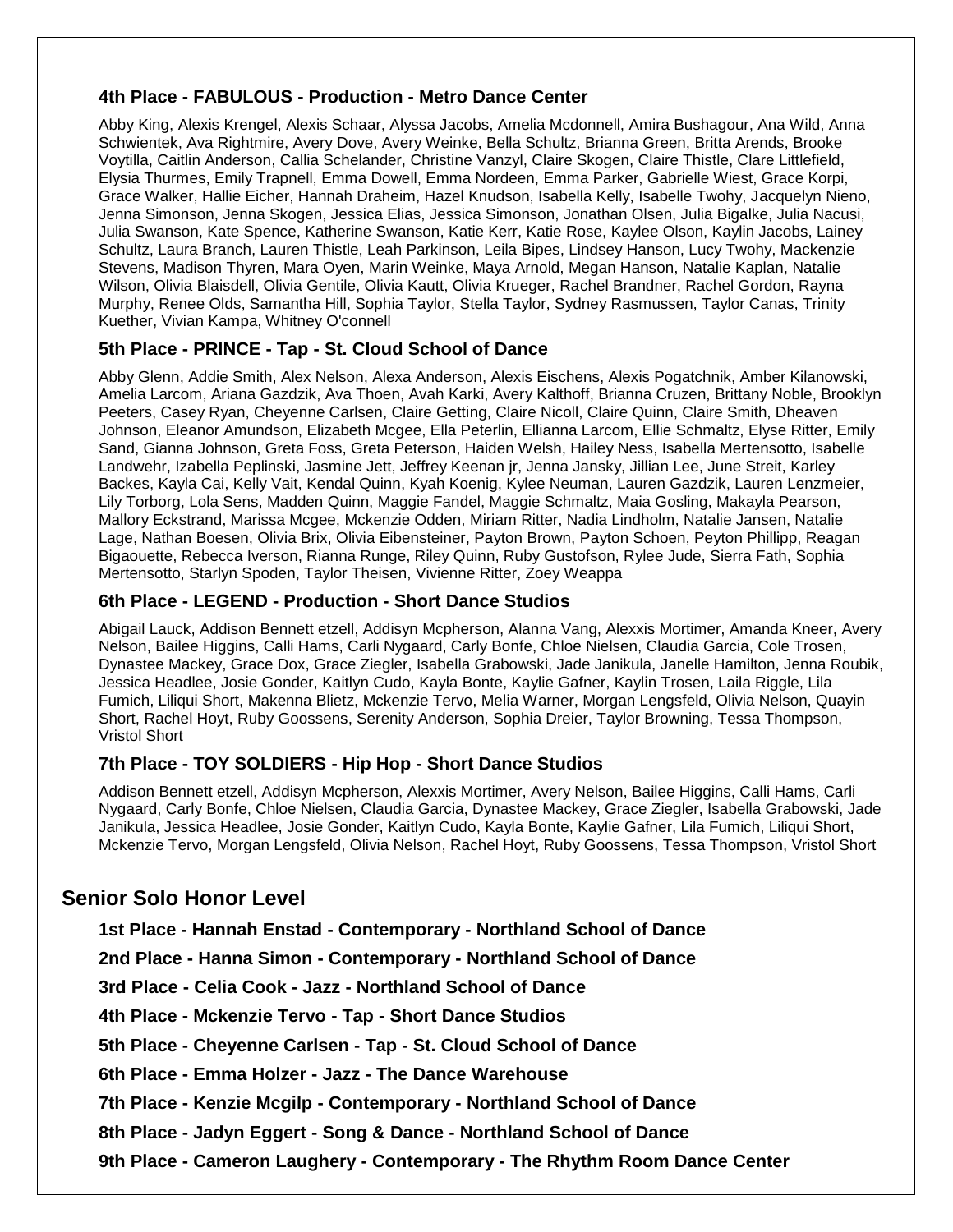**10th Place - Alexis Pogatchnik - Tap - St. Cloud School of Dance Senior Solo Supreme Level 1st Place - Amanda Fuechtamnn - Lyrical - Center Stage Dance Studio, Inc. 2nd Place - Megan Wilcox - Lyrical - Northland School of Dance 3rd Place - Emily Jorgenrud - Contemporary - Northland School of Dance 4th Place - Bella Ford - Contemporary - Northland School of Dance 5th Place - Regan Anderson - Open - The Dance Warehouse 6th Place - Autumn Strittmater - Contemporary - Center Stage Dance Studio, Inc. 7th Place - Bella Dubois - Jazz - Northland School of Dance 8th Place - Ellie Murphy - Lyrical - Center Stage Dance Studio, Inc. 9th Place - Trinity Kuether - Tap - Metro Dance Center 10th Place - Kendell O'Leary - Contemporary - Northland School of Dance Honor Level Special Awards Miss Tribute 2nd Runner Up (Senior) Hanna Simon - Northland School of Dance Miss Tribute 1st Runner Up (Senior) Emma Holzer - The Dance Warehouse Miss Tribute Winner (Senior) Celia Cook - Northland School of Dance Costume 2nd Runner Up (Senior) Janelle Hamilton - Short Dance Studios Costume 1st Runner Up (Senior) Celia Cook - Northland School of Dance Costume Winner (Senior) Emma Holzer - The Dance Warehouse Supreme Level Special Awards Miss Tribute 2nd Runner Up (Senior) Megan Wilcox - Northland School of Dance Miss Tribute 1st Runner Up (Senior) Ellie Murphy - Center Stage Dance Studio, Inc. Miss Tribute Winner (Senior) Emily Jorgenrud - Northland School of Dance Costume 2nd Runner Up (Senior) Amie Dusterhoft - Northland School of Dance Costume 1st Runner Up (Senior) Emily Jorgenrud - Northland School of Dance**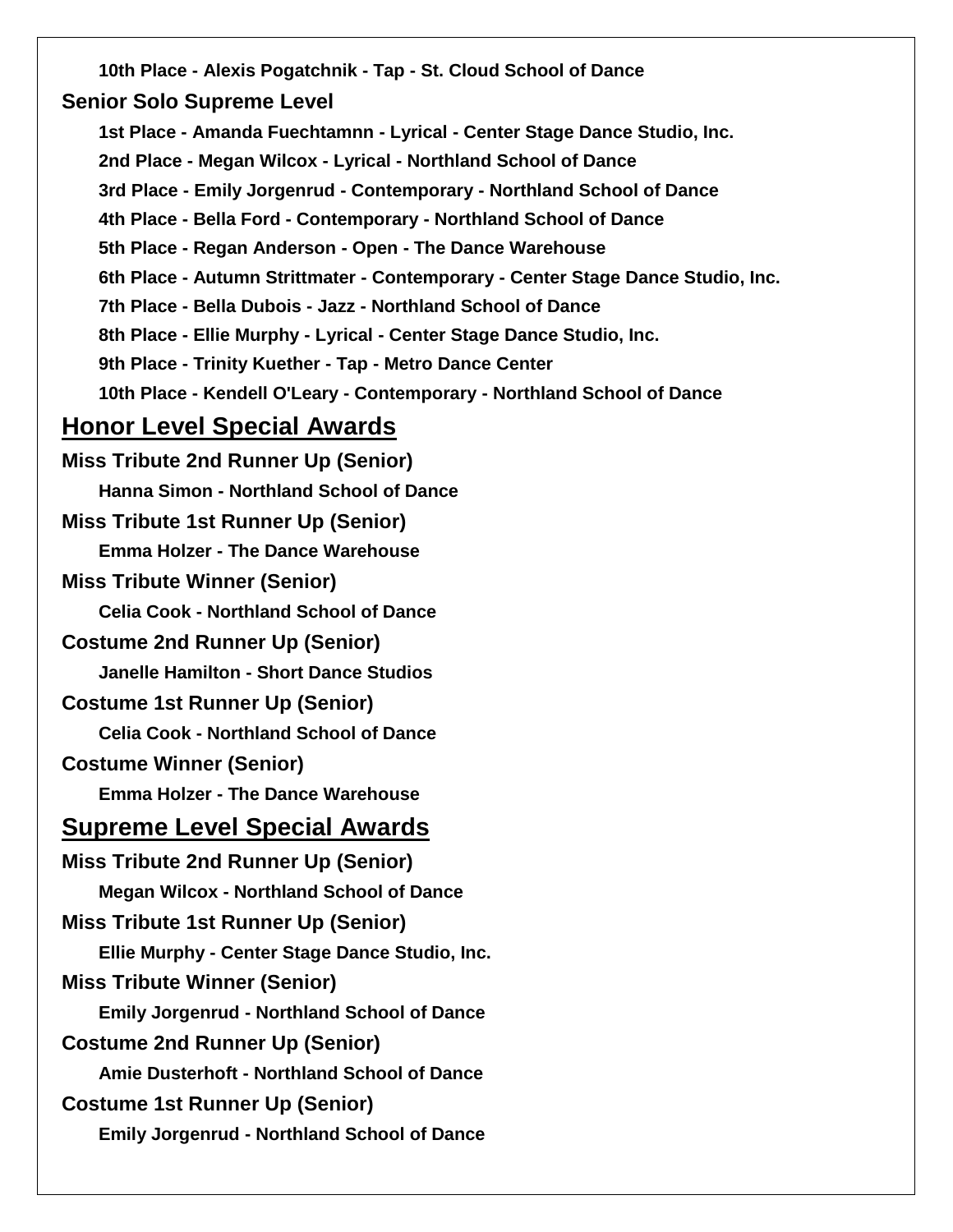# **Costume Winner (Senior)**

**Hope Phan - Center Stage Dance Studio, Inc.**

# **Senior Small Group/Small Group Extended Honor Level**

# **1st Place - THE BUZZ - Jazz - The Rhythm Room Dance Center**

Cameron Laughery, Gretah Johnson, Gwen Black, Hannah Curtis, Joslyn Monthei, Kierstin Purdie, Lauryn Killion, Maddie Van pelt, Samantha Behne

# **2nd Place - JUST FRIENDS - Lyrical - The Rhythm Room Dance Center**

Emily Finch, Gwen Black, Lauren Carlson, Sydney Schiltz

# **Senior Small Group/Small Group Extended Supreme Level**

# **1st Place - SEVEN BIRDS - Contemporary - Northland School of Dance**

Amie Dusterhoft, Bella Dubois, Emily Jorgenrud, Kendell O'leary, Lauren Retka, Megan Wilcox, Olivia Weigand

#### **2nd Place - FICKLE - Lyrical - Northland School of Dance**

Ava Seidel, Bella Ford, Emily Jorgenrud, Jojo Barrett, Sophia Begin, Sydney Sheldon, Taylor Stradinger

#### **3rd Place - JEALOUS - Lyrical - Center Stage Dance Studio, Inc.**

Alexis Cohn, Amanda Fuechtamnn, Anna O'connell, Ellie Murphy, Gabriella Elster, Grace Mueller, Julia O'connell, Lindsey Johnson, Taylor Kohlbeck

# **4th Place - RIGHT AS RAIN - Tap - Metro Dance Center**

Brooke Voytilla, Caitlin Anderson, Clare Littlefield, Emily Trapnell, Trinity Kuether

#### **5th Place - BREATHE - Contemporary - Center Stage Dance Studio, Inc.**

Ally Dejongh, Amanda Fuechtamnn, Anna O'connell, Autumn Strittmater, Ellie Murphy, Grace Mueller, Julia O'connell, Kristin Kay, Lindsey Renken

#### **6th Place - HUMAN - Jazz - Center Stage Dance Studio, Inc.**

Ally Dejongh, Anna O'connell, Grace Mueller, Hope Phan, Jacquie Holm, Julia O'connell, Kayla Louden, Kristin Kay, Lexi Morris

# **7th Place - FALL FOR YOU - Contemporary - Metro Dance Center**

Abby King, Caitlin Anderson, Clare Littlefield, Emily Trapnell, Kaylee Olson, Natalie Wilson, Trinity Kuether

#### **8th Place - SOME MINDS - Open - Center Stage Dance Studio, Inc.**

Danielle Borgman, Faith Phan, Gabriella Elster, Gabrielle Gramont, Grace Rogers, Kayla Louden, Leah Christensen

#### **9th Place - BOSSY - Hip Hop - The Rhythm Room Dance Center**

Emily Finch, Gretah Johnson, Joslyn Monthei, Lauren Carlson, Maddie Van pelt, Sydney Schiltz

# **Senior Large Group/Large Group Extended Honor Level**

# **1st Place - I FOUND - Open - St. Cloud School of Dance**

Abby Glenn, Alayna Runge, Amber Lahti, Brittany Noble, Claire Quinn, Ellie Schmaltz, Katelyn Kedrowski, Kaylee Hughes, Maddy Ouart, Maggie Schmaltz, Mollie Schlafke, Reese Schwarzentraub, Samantha Torborg

#### **2nd Place - LATCH - Lyrical - The Rhythm Room Dance Center**

Ashlyn Frederick, Cameron Laughery, Eliza Carlson, Emily Finch, Gretah Johnson, Gwen Black, Hannah Curtis, Joslyn Monthei, Kierstin Purdie, Lauren Carlson, Lauryn Killion, Maddie Van pelt, Samantha Behne, Sydney **Schiltz**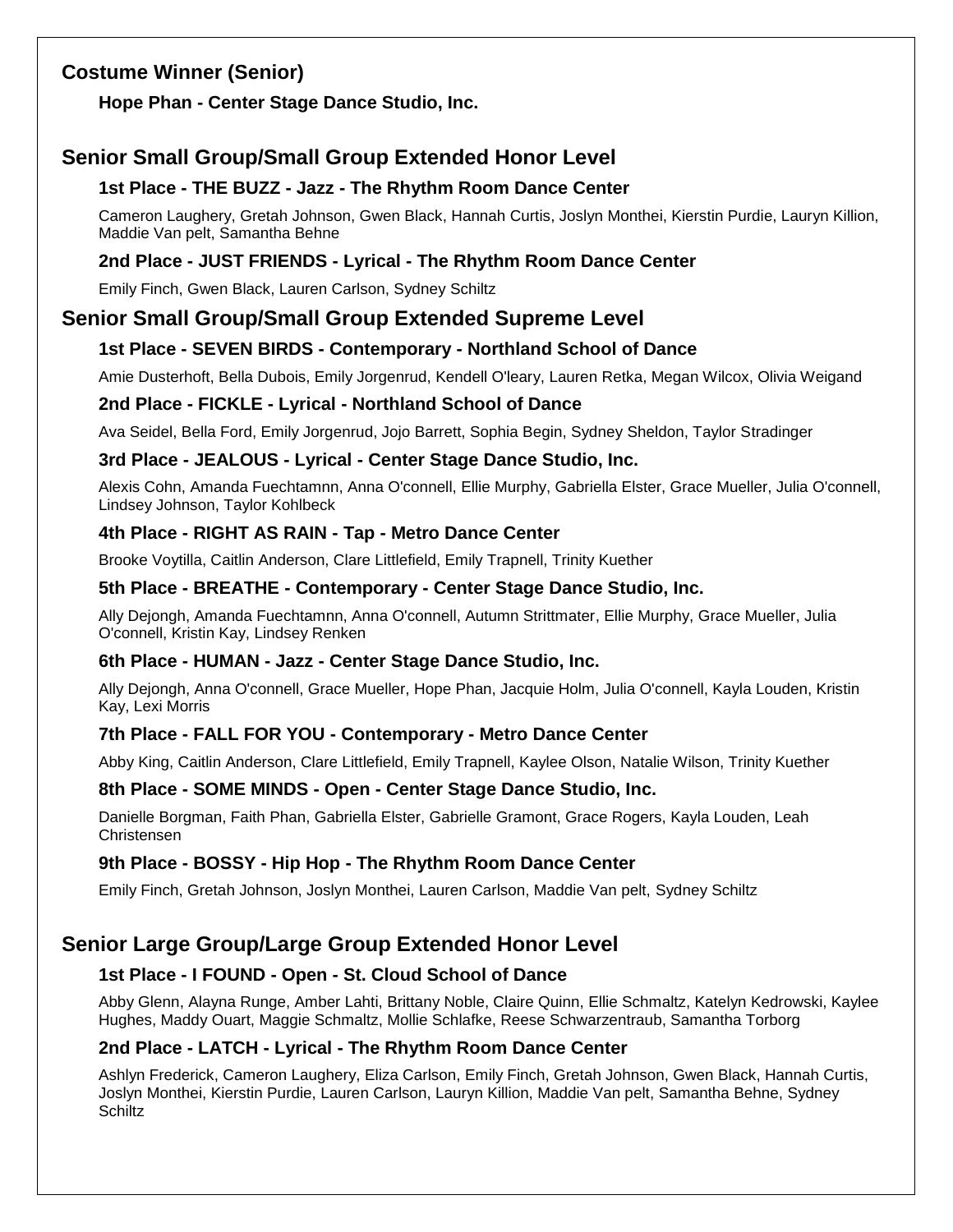# **3rd Place - FIRE BURNING - Tap - To The Pointe Dance Academy**

Amber Simon, Ashley Ussatis, Deanna Milner, Ellen Popple, Emilee Wondra, Evelynn Hodges, Hannah Degross, Katherine Reyant, Laura Degross, Mckenzie Dropik, Skyler Rame, Sophia Charnstrom, Sophie Bowman

#### **4th Place - BEAUTIFUL - Lyrical - To The Pointe Dance Academy**

Amber Simon, Ashley Ussatis, Deanna Milner, Ellen Popple, Emilee Wondra, Evelynn Hodges, Hannah Degross, Katherine Reyant, Laura Degross, Mckenzie Dropik, Skyler Rame, Sophia Charnstrom, Sophie Bowman

### **5th Place - ELECTRIC CHURCH - Hip Hop - To The Pointe Dance Academy**

Amber Simon, Ashley Ussatis, Deanna Milner, Ellen Popple, Emilee Wondra, Evelynn Hodges, Hannah Degross, Katherine Reyant, Laura Degross, Mckenzie Dropik, Skyler Rame, Sophia Charnstrom, Sophie Bowman

# **6th Place - EVERYBODY WANTS TO BE A CAT - Jazz - To The Pointe Dance Academy**

Amber Simon, Ashley Ussatis, Deanna Milner, Ellen Popple, Emilee Wondra, Evelynn Hodges, Hannah Degross, Katherine Reyant, Laura Degross, Mckenzie Dropik, Skyler Rame, Sophia Charnstrom, Sophie Bowman

# **Senior Large Group/Large Group Extended Supreme Level**

# **1st Place - ANY OTHER WORLD - Contemporary - Northland School of Dance**

Amie Dusterhoft, Ava Seidel, Bella Dubois, Bella Ford, Emily Jorgenrud, Jojo Barrett, Kendell O'leary, Lauren Retka, Megan Wilcox, Olivia Weigand, Sophia Begin, Sydney Sheldon, Taylor Stradinger

# **2nd Place - KNOCKING ON HEAVEN'S DOOR - Lyrical - Center Stage Dance Studio, Inc.**

Alexis Cohn, Ally Dejongh, Amanda Fuechtamnn, Anna O'connell, Autumn Strittmater, Ellie Murphy, Grace Mueller, Holland Hayes, Hope Phan, Jacquie Holm, Julia O'connell, Kayla Louden, Kristin Kay, Lindsey Renken, Rachel Slates, Taylor Kohlbeck

# **3rd Place - BODY LANGUAGE - Jazz - Northland School of Dance**

Amie Dusterhoft, Ava Seidel, Bella Dubois, Bella Ford, Emily Jorgenrud, Jojo Barrett, Kendell O'leary, Lauren Retka, Megan Wilcox, Olivia Weigand, Sophia Begin, Sydney Sheldon, Taylor Stradinger

#### **4th Place - WHITE KNIGHT - Contemporary - St. Cloud School of Dance**

Abby Glenn, Alayna Runge, Amber Lahti, Brittany Noble, Claire Quinn, Ellie Schmaltz, Katelyn Kedrowski, Kaylee Hughes, Maddy Ouart, Maggie Schmaltz, Mollie Schlafke, Reese Schwarzentraub, Samantha Torborg

#### **5th Place - WE ARE THE ONES - Jazz - Center Stage Dance Studio, Inc.**

Alexis Cohn, Ally Dejongh, Amanda Fuechtamnn, Anna O'connell, Autumn Strittmater, Ellie Murphy, Grace Mueller, Holland Hayes, Hope Phan, Jacquie Holm, Julia O'connell, Kayla Louden, Kristin Kay, Lindsey Renken, Rachel Slates, Taylor Kohlbeck

#### **6th Place - SLIP AWAY - Contemporary - Center Stage Dance Studio, Inc.**

Alexis Cohn, Ally Dejongh, Amanda Fuechtamnn, Anna O'connell, Autumn Strittmater, Ellie Murphy, Grace Mueller, Holland Hayes, Hope Phan, Jacquie Holm, Julia O'connell, Kayla Louden, Kristin Kay, Lindsey Renken, Rachel Slates, Taylor Kohlbeck

#### **7th Place - WHERE'S MY LOVE - Lyrical - Metro Dance Center**

Abby King, Amira Bushagour, Brooke Voytilla, Caitlin Anderson, Clare Littlefield, Emily Trapnell, Emma Parker, Jenna Simonson, Kaylee Olson, Lainey Schultz, Marin Weinke, Natalie Wilson, Sophia Taylor, Trinity Kuether

#### **8th Place - POWER - Tap - Metro Dance Center**

Abby King, Amira Bushagour, Brooke Voytilla, Caitlin Anderson, Clare Littlefield, Emily Trapnell, Emma Parker, Jenna Simonson, Kaylee Olson, Lainey Schultz, Marin Weinke, Natalie Wilson, Sophia Taylor, Trinity Kuether

#### **9th Place - RIVER WALTZ - Pointe - Northland School of Dance**

Amie Dusterhoft, Ava Seidel, Bella Dubois, Bella Ford, Emily Jorgenrud, Jojo Barrett, Kendell O'leary, Lauren Retka, Megan Wilcox, Olivia Weigand, Sophia Begin, Sydney Sheldon, Taylor Stradinger

#### **10th Place - PHOENIX - Tap - Northland School of Dance**

Amie Dusterhoft, Ava Seidel, Bella Dubois, Bella Ford, Emily Jorgenrud, Jojo Barrett, Kendell O'leary, Lauren Retka, Megan Wilcox, Olivia Weigand, Sophia Begin, Sydney Sheldon, Taylor Stradinger